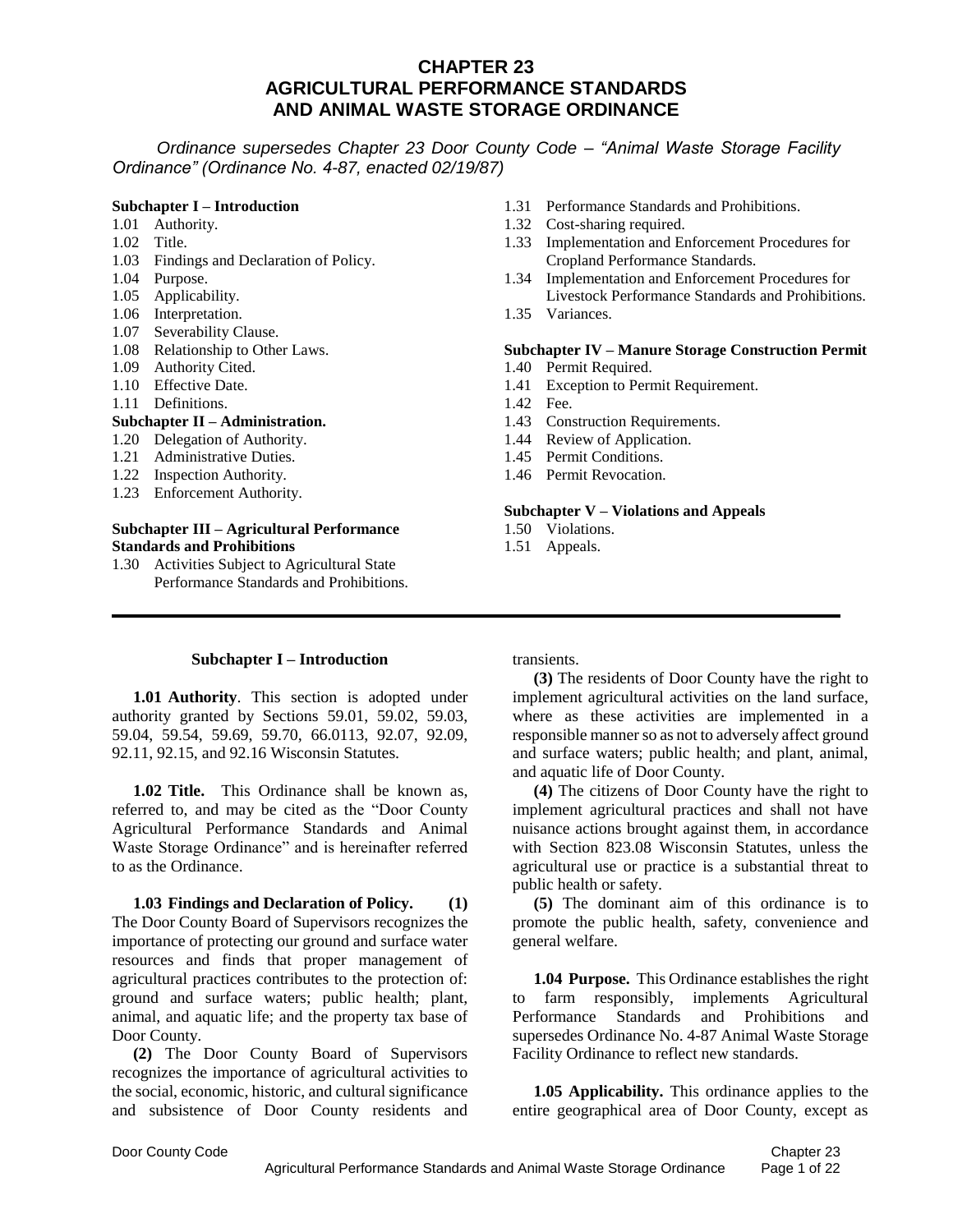otherwise provided by law.

**1.06 Interpretation.** In their interpretation and application, the provisions of this Ordinance shall be held to be minimum requirements and shall be liberally construed in favor of Door County, and shall not be deemed a limitation or repeal of any other power granted by the Wisconsin Statutes.

**1.07 Severability Clause.** If any section, provision, or portion of this Ordinance is ruled invalid by a court, the remainder of the Ordinance shall not for that reason be rendered ineffective.

### **1.08 Relationship to Other Laws.**

**(1)** The enactment of this ordinance shall not preclude the County of Door from enacting any other ordinance or providing for the enforcement of any other law or ordinance relating to the same or any other matters.

**(2)** The procedures and remedies set forth herein may be used in the alternative or in consonance with or in lieu of any other remedy or procedure authorized by law.

**(3)** Neither commencement of an action, nor legal remedy granted, under this ordinance may be deemed former jeopardy for purposes of concurrent or subsequent criminal proceedings relating to the same or any other matter.

**1.09 Authority Cited.** References herein to the Wisconsin Statutes or Wisconsin Administrative Code are to those in effect as of the date this ordinance is enacted or the Statutes or Code as subsequently amended or revised.

**1.10 Effective Date.** This Ordinance shall become effective upon its enactment and publication by the Door County Board of Supervisors.

### **1.11 Definitions.**

**(1)** "Adequate sod, or self-sustaining vegetative cover" means maintenance of sufficient vegetation types and densities such that the physical integrity of the streambank or lakeshore is preserved. Selfsustaining vegetative cover includes grasses, forbs, sedges and duff layers of fallen leaves and woody debris.

**(2)** "Agricultural facility" means a structure associated with an agricultural practice.

**(3)** "Agricultural land use" means the use of land for agricultural practices.

**(4)** "Agricultural practice" means any activity associated with an agricultural use.

**(5)** "Agricultural use" includes the meaning given

in s. 91.01(2), Wis. Stats.

**(6)** "Animal feeding operation" means a lot or facility, other than a pasture or grazing area, where animals have been, are or will be stabled or confined, and will be fed or maintained for a total of 45 days or more in any 12-month period. Two or more animal feeding operations under common ownership or common management are a single operation if at least one of the following is true:

(a) The operations are adjacent.

(b) The operations utilize common systems for the landspreading of manure or other wastes, including a manure management plan or landspreading acreage.

(c) Manure, barnyard runoff or other wastes are commingled in a common storage facility prior to landspreading.

**(7)** "Animal unit" (a) means a unit of measure used to determine the total number of single animal types or combination of animal types, as specified in § NR 243.05, Wis. Adm. Code, that are at an animal feeding operation.

**(8)** "Applicant" means any person who applies for a permit under this Ordinance.

**(9)** "Best management practices" or "BMPs" means structural or non-structural measures, practices, techniques or devices employed to avoid or minimize soil, sediment or pollutants carried in runoff to waters of the state.

**(10)** "Board of Adjustment" means the Door County Board of Adjustment, created and appointed under s. 59.694 Wis. Stats.

**(11)** "Closed Depression" means a topographical basin where water ponds to a seasonal high water mark, has no external drainage, and drainage may occur either through direct conduits to groundwater or low areas where water ponds and infiltrates into the groundwater. Closed depressions may be identified using topographic maps and visual interpretation, ArcGIS tools, or other methods. A seasonal high water mark may include, but is not limited to, areas that collect and retain water for extended time periods (days or weeks) that result in areas of reduced or no crop growth. (§ NR 151.015(2), Wis. Adm. Code)

**(12)** "Concentrated flow channel" means a natural channel or constructed channel that has been shaped or graded to required dimensions and established in perennial vegetation for the stable conveyance of runoff. Concentrated flow channel may also include non-vegetated channels caused by ephemeral erosion, intermittent streams, drainage ditches, and drainage ends identified on the NRCS soil survey and may be identified as contiguous up-gradient deflections of contour lines on the USGS 1:24,000 scale topographic map. (§ NR 151.015(2m), Wis. Adm. Code)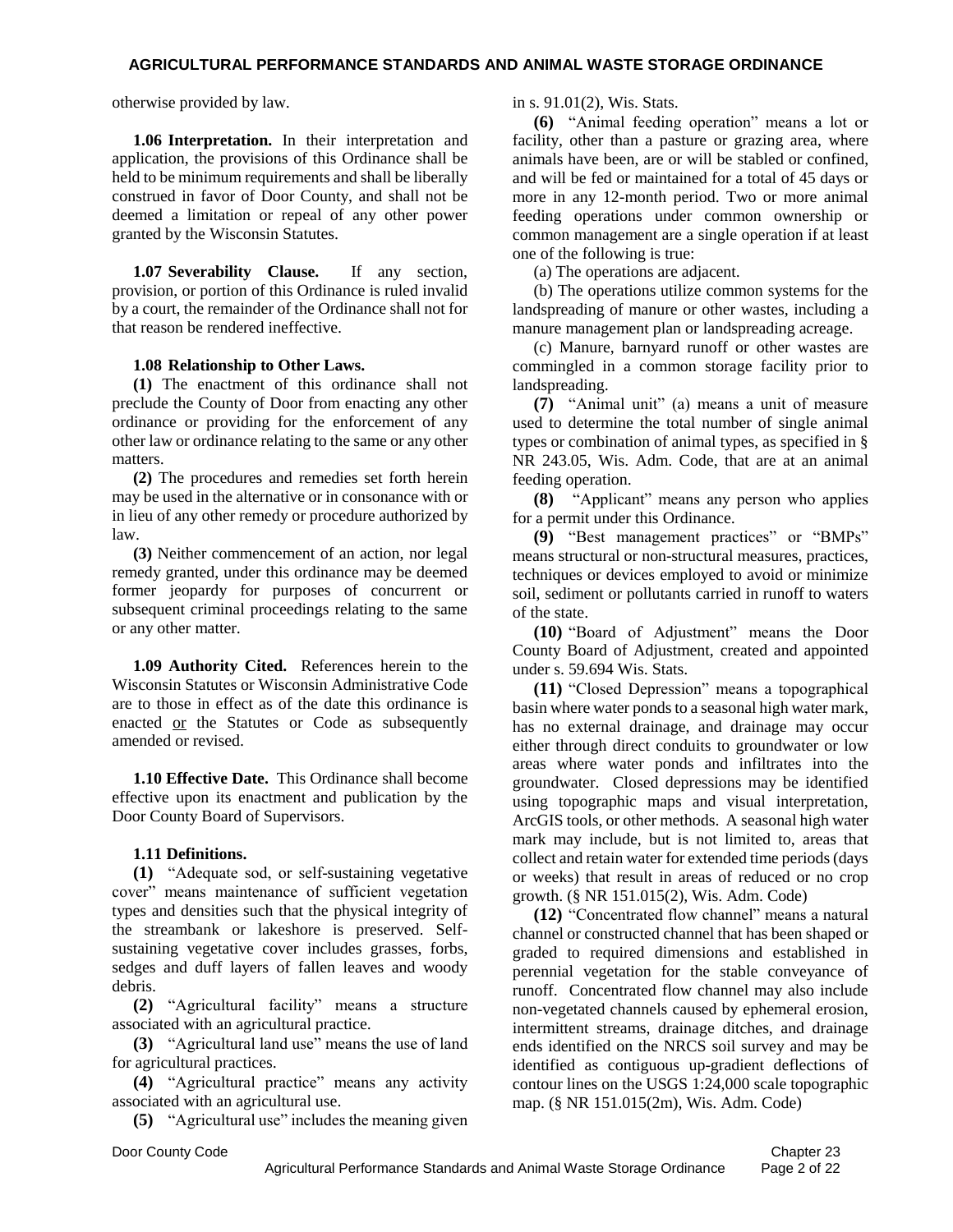**(13)** "Conservation practice" means a best management practice designed to reduce or prevent soil or sediment loss to the waters of the state. (§ NR 151.015(3), Wis. Adm. Code)

**(14)** "Crop producer" means an owner or operator of an operation engaged in crop related agricultural practices specified in s. 281.16 (1) (b), Stats. (§ NR 151.015(4), Wis. Adm. Code)

**(15)** "Cropland practice" means the method, activity or management measure used to produce or harvest crops. (§ NR 151.015(5), Wis. Adm. Code)

**(16)** "Direct conduits to groundwater" includes the meaning given in § NR 151.002(11m), Wis. Adm. Code.

**(17)** "Direct runoff" includes any of the following:

(a) Runoff from a feedlot that can be predicted to discharge a significant amount of pollutants to surface waters of the state or to a direct conduit to ground water.

(b) Runoff of stored manure, including manure leachate, that discharges a significant amount of pollutants to surface waters of the state or to a direct conduit to ground water.

(c) Construction of a manure storage facility in permeable soils or over fractured bedrock without a liner designed in accordance with s. NR 154.04 (3).

(d) Discharge of a significant amount of leachate from stored manure to waters of the state. (§ NR 151.015(7), Wis. Adm. Code)

**(18)** "Established crop" means a growing annual crop, perennial crop, or cover crop that provides vegetative cover of the soil. (§ NR 151.015(7m), Wis. Adm. Code)

**(19)** "Exceptional resource waters" means waters listed in § NR 102.11, Wis. Adm. Code.

**(20)** "Idle manure storage facility" means a manure storage facility where the operations cease or manure has not been added or removed for 24 months.

**(21)** "Incorporation" has the meaning given in § NR 243.03(28).

**(22)** "Infield bedrock verification" means determining bedrock depth using available data which may include well construction reports, location of drill cores or other subsurface investigations, location of quarries and natural bedrock outcrops, geophysical investigations, and uneven crop growth patterns that are linked to fracture traces in the field. (§ NR 151.015(8h), Wis. Adm. Code)

**(23)** "Injection" has the meaning given in s. NR 243.03(29).

**(24)** "Karst feature" means an area or surficial geologic feature subject to bedrock dissolution so that it is likely to provide a conduit to groundwater, and may include caves, enlarged fractures, mine features, exposed bedrock surfaces, sinkholes, springs, seeps or swallets. (§ Trans 401.06(8)(b)1, Wis. Adm. Code)

**(25)** "Land Conservation Committee" means

(a) the committee created by a county board under § 92.06, Wis. Stats. "Land conservation committee" includes employees or agents of a county land conservation committee whom, with committee authorization, act on behalf of the committee.

(b) that committee of the Door County Board of Supervisors which oversees the Soil and Water Conservation Department.

**(26)** "Landowner" means any person holding fee title, an easement or other interest in property, which allows the person to undertake cropping, livestock management, land disturbing construction activity or maintenance of storm water BMPs on the property. See also § ATCP 50.01(15), Wis. Adm. Code.

**(27)** "Liquid manure" has the meaning given in s. NR 243.03(32) when applied to facilities subject to Ch. NR 243, and the meaning given in UW A2809 for all other agricultural facilities where manure is generated.

*Notes: Copies of the University of Wisconsin – Extension publication A2809 Nutrient Application Guidelines for Field, Vegetable, and Fruit Crops in Wisconsin dated 2012 (A2809) may be inspected at the office of the Wisconsin Department of Natural Resources, the Wisconsin Department of Agriculture, Trade and Consumer Protection and the legislative reference bureau, Madison, Wisconsin. A2809 is also available electronically at:*

*<http://learningstore.uwex.edu/assets/pdfs/A2809.pdf>* § NR 243.03(32), Wis. Adm. Code)

**(28)** "Livestock" means all domestic animals including bovine animals, sheep, goats, poultry, swine, farm-raised deer, equine animals, farm-raised game birds, camelids, ratites and fish, or any fenced-in animals.

**(29)** "Livestock facility" means a structure or system constructed or established on a livestock operation. (§ NR 151.015 (9), Wis. Adm. Code)

**(30)** "Livestock operation" has the meaning given in § 281.16 (1) (c), Wis. Stats. (§ NR 151.015 (11), Wis. Adm. Code)

**(31)** "Livestock producer" means an owner or operator of a livestock operation. (§ NR 151.015 (10), Wis. Adm. Code)

**(32)** "Livestock Structure" means a building or other structure used to house or feed livestock, to confine livestock for feeding, to store livestock feed, or to collect or store waste generated at a livestock facility...and includes a barn, milking parlor, feed storage facility, feeding facility, animal lot or waste storage facility (§ ATCP 51.01(20), Wis. Adm. Code).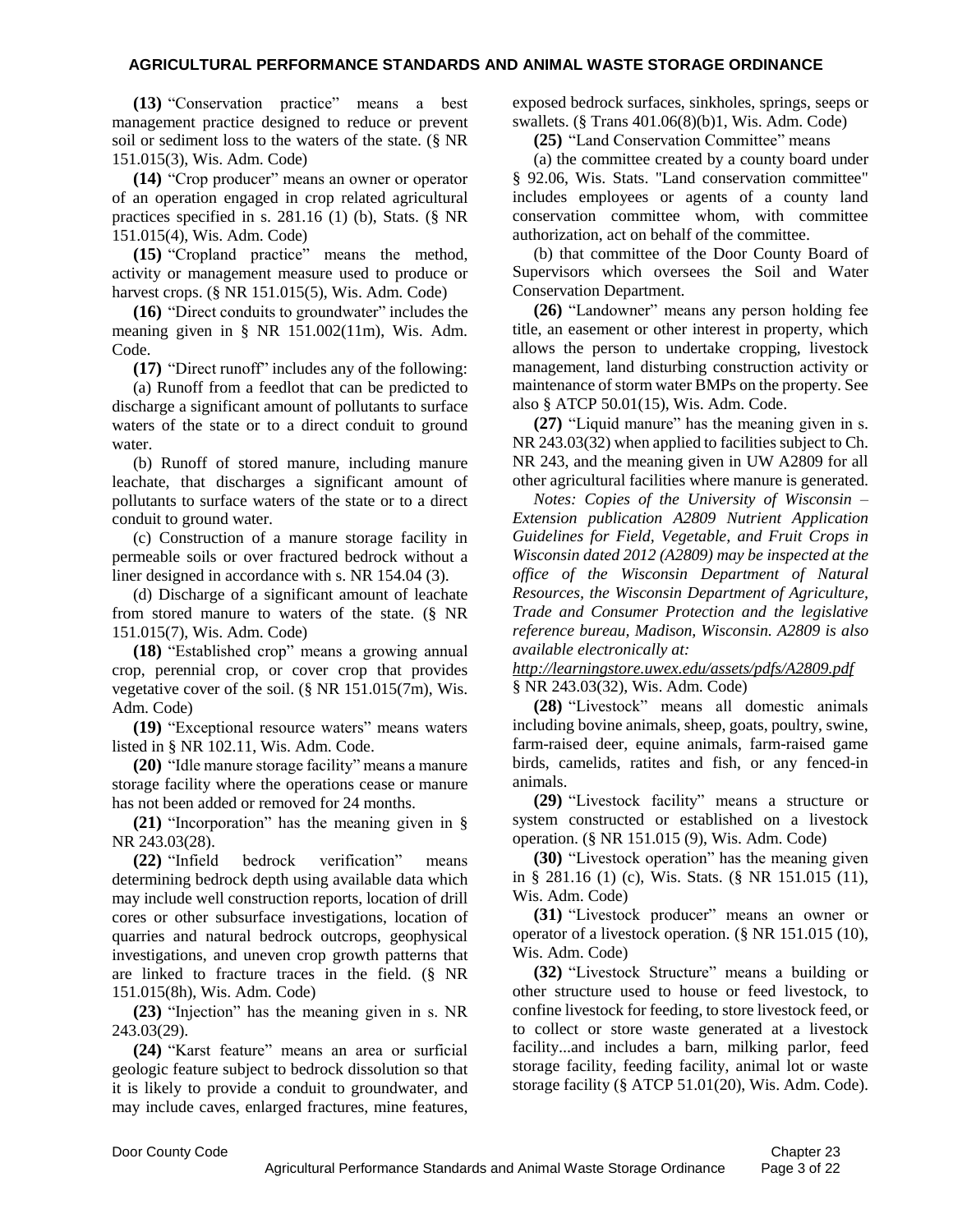**(33)** "Long term no-till" means no-till farming that has been implemented a minimum of 3 consecutive years. (§ NR 151.015(11m), Wis. Adm. Code)

**(34)** Manure" means livestock excreta...and includes the following when intermingled with excreta in normal farming operations: debris including bedding, water, soil, hair, and feathers; processing derivatives including separated sand, separated manure solids, precipitated manure sludges, supernatants, digested liquids, composted bio solids, and process water; and runoff collected from barnyards, animal lots, and feed storage areas. (§ ATCP 50.01(20), Wis. Adm. Code)

**(35)** "Manure management system" has the meaning given in § ATCP 50.62(1)(b), Wis. Adm. Code. (§ ATCP 50.01(21), Wis. Adm. Code)

**(36)** "Manure storage facility" means an impoundment made by constructing an embankment or excavating a pit or dugout or by fabricating a structure to contain manure and other animal or agricultural wastes. (§ ATCP 50.01(22) & § 50.62(1)(c), Wis. Adm. Code)

**(37)** "Manure storage structure" has the meaning given in § ATCP 50.62(1)(d), Wis. Adm. Code.

**(38)** "Margin of safety level" has the meaning given it in § NR 243.03(37), Wis. Adm. Code.

**(39)** "Mechanical application" means surface application, injection, or incorporation of manure on cropland or pastures using manure hauling vehicles or equipment. (§ NR 151.015 (13j), Wis. Adm. Code)

**(40)** "Navigable waters" or "navigable waterway" means any body of water which is navigable under the laws of this state.

**(41)** "Nonpoint source" means a land management activity which contributes to runoff, seepage or percolation which adversely affects or threatens the quality of waters of this state and which is not a point source under § 283.01(12), Wis. Stats. (§ NR 120.02 (24), Wis. Adm. Code)

**(42)** "Nonpoint source water pollution" means pollution of the waters of the state that does not result from a point source.

**(43)** "NRCS" means the Natural Resources Conservation Service of the U.S. Department of Agriculture.

**(44)** "Nutrient Management Plan" (NMP) means a written plan outlining the amounts, timing, locations, methods and other aspects regarding the land application of manure, commercial and other fertilizers, and process wastewater. A NMP includes a plan required under § ATCP 50.04(3) or § 50.62(5)(f), Wis. Adm. Code; and a farm NMP prepared or approved by a qualified nutrient management planner. A NMP must comply with § ATCP 50.04(3), Wis. Adm. Code. (§ ATCP 50.01(28), Wis. Adm. Code)

**(45)** "Operator" means a person responsible for the oversight or management of equipment, facilities or livestock at a livestock operation, or is responsible for land management in the production of crops.

**(46)** "Ordinary high water mark" means the point on the bank or shore up to which the presence and action of surface water is so continuous as to leave a distinctive mark such as by erosion, destruction or prevention of terrestrial vegetation, predominance of aquatic vegetation, or other easily recognized characteristic. Where the bank or shore at any particular place is of such character that it is difficult or impossible to ascertain where the point of ordinary high-water mark is, recourse may be had to the opposite bank of a stream or to other places on the shore of a lake or flowage to determine whether a given stage of water is above or below the ordinary highwater mark. (§ NR 115.03(6) & § 151.002(30), Wis. Adm. Code)

**(47)** "Outstanding resource waters" means waters listed in § NR 102.10, Wis. Adm. Code.

**(48)** "Overflow" means discharge of manure to the environment resulting from flow over the brim of a facility or from flow directed onto the ground through a man-made device including a pump or pipe. (§ NR 151.015 (15e), Wis. Adm. Code)

**(49)** "Pasture" means land on which livestock graze or otherwise seek feed in a manner that maintains the vegetative cover over the grazing area. Pasture may include limited areas of bare soil such as cattle lanes and supplemental feeding areas provided the bare soil areas are not significant sources of pollution to waters of the state. (§ NR 151.015 (15m), Wis. Adm. Code)

**(50)** "Pathogens" has the meaning given in § NR 204.03(38), Wis. Adm. Code. (§ NR 151.015 (15n), Wis. Adm. Code)

**(51)** "Percent fines" means the percentage of a given sample of soil, which passes through a # 200 sieve. (§ NR 151.002 (32), Wis. Adm. Code)

**(52)** "Performance standard" means a narrative or measurable number specifying the minimum acceptable outcome for a facility or practice. (§ NR 151.002 (33), Wis. Adm. Code)

**(53)** "Permit" means the signed, written statement issued by the Door County Soil and Water Conservation Department under this ordinance authorizing the applicant to construct, install, reconstruct, substantially alter, or close a manure storage facility.

**(54)** "Permitee" means any person to whom a permit is issued under this Ordinance.

**(55)** "Phosphorus index" or "P-index" means Wisconsin's agricultural land management planning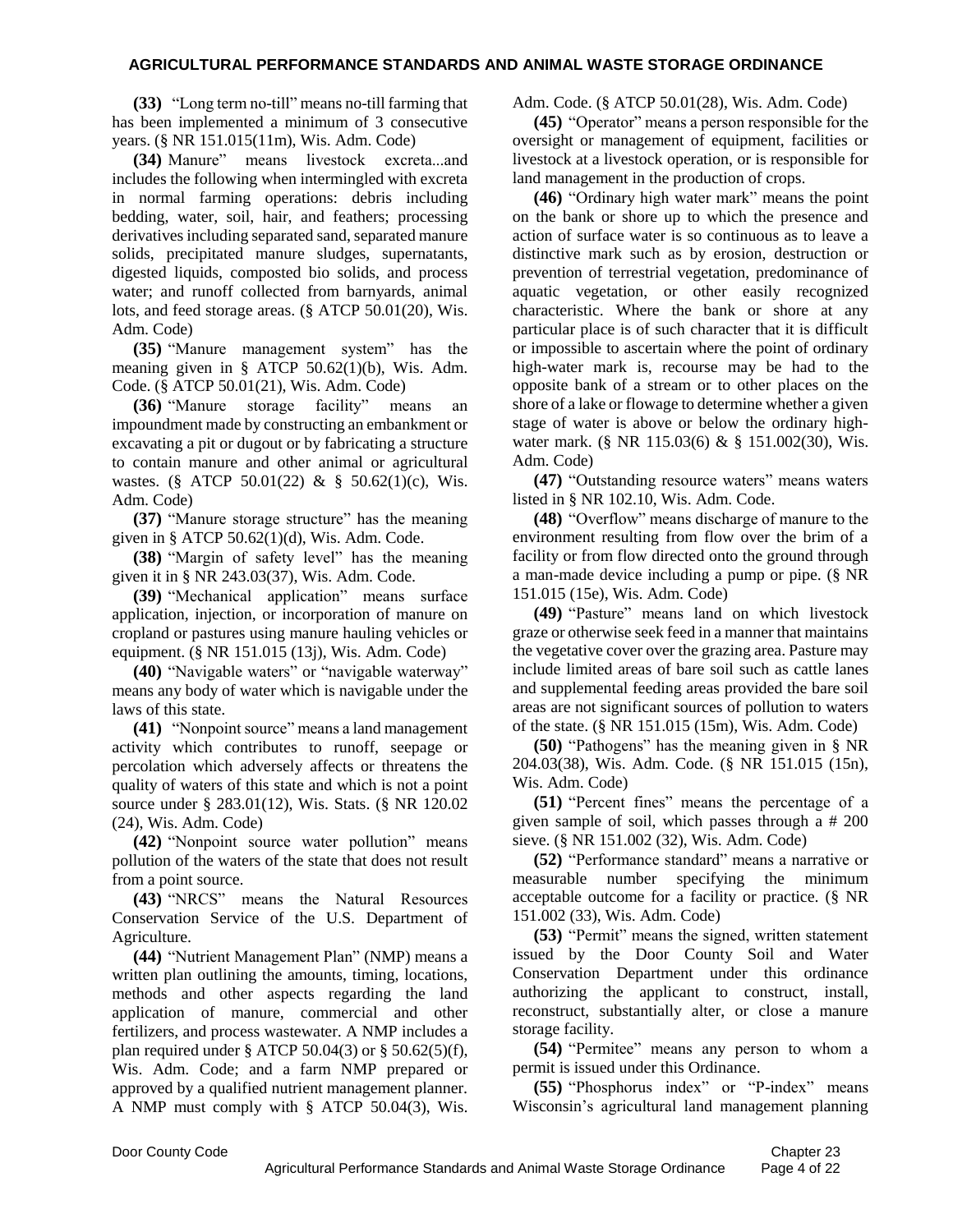tool for assessing the potential of a cropped or grazed field to contribute phosphorus to the surface water. (§ NR 151.015 (15s), Wis. Adm. Code)

**(56)** "Pre-tillage" means using mechanical equipment to reduce soil preferential flow paths, worm holes, root holes, and cracks by turning and mixing the soil prior to and at least 2 inches below the depth of manure application. (§ NR 151.015 (15w), Wis. Adm. Code)

**(57)** "Process wastewater" has the meaning given in § NR 243.03(53), Wis. Adm. Code. (§ NR 151.015 (16), Wis. Adm. Code)

**(58)** "Runoff" means storm water or precipitation including rain, snow, ice melt or similar water that moves on the land surface via sheet or channelized flow. (§ NR 151.002 (40), Wis. Adm. Code)

**(59)** "Silurian bedrock" means the area in Wisconsin where the bedrock consists of Silurian dolomite with a depth to bedrock of 20 feet or less. This area comprises portions of the following counties: Brown, Calumet, Dodge, Door, Fond du Lac, Kenosha, Kewaunee, Manitowoc, Milwaukee, Outagamie, Ozaukee, Racine, Sheboygan, Walworth, Washington, and Waukesha. Areas where Silurian bedrock occurs in Wisconsin can be identified by the most current NRCS, Wisconsin Geological Natural History Survey, Department of Agriculture, Trade and Consumer Protection, Department of Natural Resources, county maps, or infield bedrock verification methods. (§ NR 151.015 (17), Wis. Adm. Code)

**(60)** "Site that is susceptible to groundwater contamination" under s.  $281.16$  (1) (g), Stats., means any one of the following:

(a) An area within 250 feet of a private well.

(b) An area within 1000 feet of a municipal well.

(c) An area within 300 feet upslope or 100 feet downslope of a direct conduit to groundwater.

(d) A channel that flows to a direct conduit to groundwater.

(e) An area where the soil depth to groundwater or bedrock is less than 2 feet.

(f) An area where the soil does not exhibit one of the following soil characteristics:

1. At least a 2–foot soil layer with 40% fines or greater above groundwater and bedrock.

2. At least a 3–foot soil layer with 20% fines or greater above groundwater and bedrock.

3. At least a 5–foot soil layer with 10% fines, or greater above groundwater and bedrock. (§ NR 151.015 (18), Wis. Adm. Code)

**(61)** "Soil and Water Conservation Department" means the Door County Soil and Water Conservation Department (SWCD). SWCD is responsible for the administration and enforcement of this ordinance.

**(62)** "Soil texture" means the surface texture of the Silurian bedrock soil map unit. (§ NR 151.015 (18g), Wis. Adm. Code)

**(63)** "Solid manure" has the meaning given in s. NR 243.03(58) when applied to facilities subject to Ch. NR 243, Wis. Adm. Code and the meaning given in UW A2809 for all other agricultural facilities where manure is generated.

*Notes: Copies of the University of Wisconsin – Extension publication A2809 Nutrient Application Guidelines for Field, Vegetable, and Fruit Crops in Wisconsin dated 2012 (A2809) may be inspected at the office of the Wisconsin Department of Natural Resources, the Wisconsin Department of Agriculture, Trade and Consumer Protection and the legislative reference bureau, Madison, Wisconsin. A2809 is also available electronically at:*

*<http://learningstore.uwex.edu/assets/pdfs/A2809.pdf>* (§ NR 151.015 (17), Wis. Adm. Code)

**(64)** "Stored manure" means manure that is kept in a manure storage facility or an unconfined manure pile. (§ NR 151.015 (19), Wis. Adm. Code)

**(65)** "Substantially altered" means a change initiated by an owner or operator that results in a relocation of a structure or facility or significant changes to the size, depth or configuration of a structure or facility including:

(a) Replacement of a liner in a manure storage structure.

(b) An increase in the volumetric capacity or area of a structure or facility by greater than 20%.

(c) A change in a structure or facility related to a change in livestock management from one species of livestock to another such as cattle to poultry.

(§ NR 151.015 (20), Wis. Adm. Code)

**(66)** "Technical standard" means a document that specifies design, predicted performance and operation and maintenance specifications for a material, device or method.

**(67)** "Tolerable soil loss" or "T" means the maximum rate of erosion, in tons per acre per year, allowable for particular soils and site conditions that will maintain soil productivity. (§ NR 151.015 (21), Wis. Adm. Code)

**(68)** "Unconfined manure pile" means a quantity of manure that is at least 175 ft3 in volume and which covers the ground surface to a depth of at least 2 inches and is not confined within a manure storage facility, livestock housing facility or barnyard runoff control facility or covered or contained in a manner that prevents storm water access and direct runoff to surface water or leaching of pollutants to groundwater. (§ NR 151.015 (22), Wis. Adm. Code)

**(69)** "UW A2809" means the 2012 version of the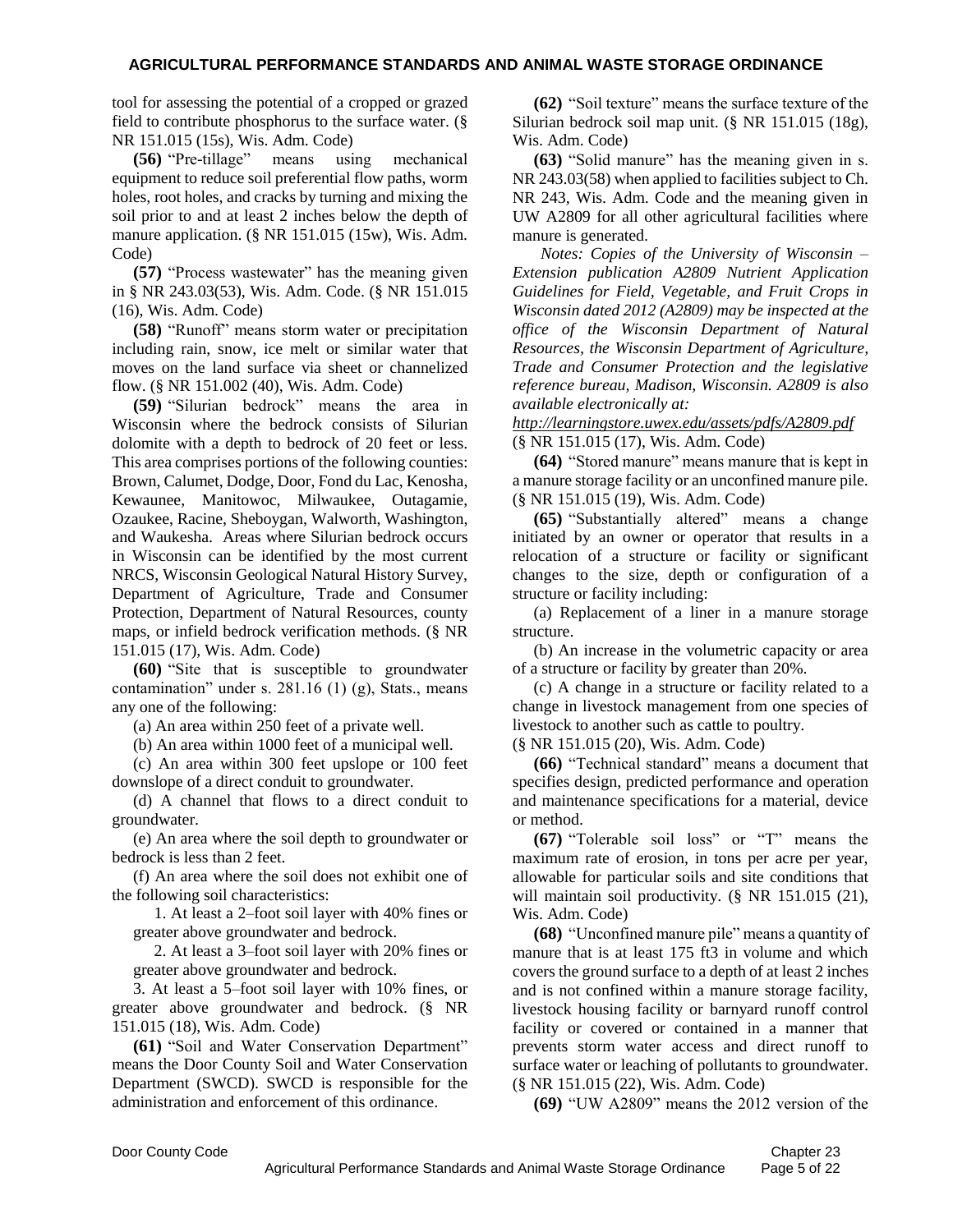University of Wisconsin – Extension Nutrient Application Guidelines for Field, Vegetable, and Fruit Crops in Wisconsin (A2809).

*Notes: Copies of the University of Wisconsin – Extension publication A2809 Nutrient Application Guidelines for Field, Vegetable, and Fruit Crops in Wisconsin dated 2012 (A2809) may be inspected at the Wisconsin Department of Natural Resources, the Wisconsin Department of Agriculture, Trade and Consumer Protection and the legislative reference bureau, Madison, Wisconsin. A2809 is also available electronically at:*

*<http://learningstore.uwex.edu/assets/pdfs/A2809.pdf>*

**(70)** "Water quality management area" or "WQMA" means any of the following:

(a) The area within 1,000 feet from the ordinary high–water mark of navigable waters that consist of a lake, pond or flowage, except that, for a navigable water that is a glacial pothole lake, "water quality management area" means the area within 1,000 feet from the high–water mark of the lake.

(b) The area within 300 feet from the ordinary high– water mark of navigable waters that consist of a river or stream.

(c) A site that is susceptible to groundwater contamination or that has the potential to be a direct conduit for contamination to reach groundwater.

(§ NR 151.015 (24), Wis. Adm. Code and §  $281.16(1)(g)$ , Wis. Stats.)

**(71)** "Waters of the state" means those portions of Lake Michigan and Lake Superior within the boundaries of Wisconsin, all lakes, bays, rivers, streams, springs, ponds, wells, impounding reservoirs, marshes, water courses, drainage systems and other surface water or groundwater, natural or artificial, public or private within the state or under its jurisdiction, except those waters which are entirely confined and retained completely upon the property of a person. (§ 281.16(1)(h) & § 283.01(20), Wis. Stats.)

**(72)** "Winter grazing area" means a cropland or pasture where livestock feed or dormant vegetation or crop residue, with or without supplementary feed, during the period of October 1 to April 30.

(§ NR 151.015 (25), Wis. Adm. Code)

**(73)** "WPDES permit" means a Wisconsin pollutant discharge elimination system permit issued under Ch. 283, Stats. (§ NR 243.03(49), Wis. Stats.)

### **Subchapter II – Administration.**

**1.20 Delegation of Authority.** Door County hereby designates the Door County Soil and Water Conservation Department to administer and enforce this Ordinance.

**1.21 Administration.** The provisions of this Ordinance shall be administered by the Door County Soil and Water Conservation Department under the oversight of the Land Conservation Committee.

**1.22 Entry and Inspection Authority.** The Door County Soil and Water Conservation Department is authorized to enter upon any lands affected by this Ordinance to inspect the land to determine compliance with this Ordinance pursuant to the authority granted by § 92.07 (14), Wis. Stats. If permission cannot be received from the applicant or permittee, entry by the Door County Soil and Water Conservation Department shall be according to  $\S$  66.0119 and 66.0119 (3), Wis. Stats. Refusal to grant permission to enter lands affected by this Ordinance for purposes of inspection shall be grounds for order of non-compliance, permit denial or revocation.

### **1.23 Enforcement Authority.**

**(1)** County may issue a citation, pursuant to and in accordance with § 66.0113 Wis. Stats. and Ch. 35 Door County Code.

**(2)** A cease and desist order may be issued by the Door County Soil and Water Conservation Department. The cease and desist order: may order that all operations on the property that do not conform to this Ordinance immediately cease; and must be reasonably specific and concrete, so as to fairly apprise wrongdoer of specific violation of this Ordinance and necessary remedial measures.

**(3)** County may institute other proceedings in any court of competent jurisdiction and pursue any remedy or relief afforded by law, including a civil forfeiture or injunction.

### **Subchapter III – Agricultural Performance Standards and Prohibitions**

## **1.30 Activities Subject to Agricultural Performance Standards and Prohibitions.**

**(1)** CROPPED LANDS. All land where crops or feed are grown shall be subject to Agricultural Performance Standards and Prohibitions.

**(2)** LIVESTOCK OPERATION.All livestock producers shall be subject to Agricultural Performance Standards and Prohibitions. Livestock producers and operations within water quality management areas (WQMA's) have more comprehensive requirements. (§ 281.16(1)(c), Wis. Stats.)

**(3)** MANURE HANDLING, STORAGE AND APPLICATION.All manure shall be handled, stored and applied to lands in accordance with Agricultural Performance Standards and Prohibitions.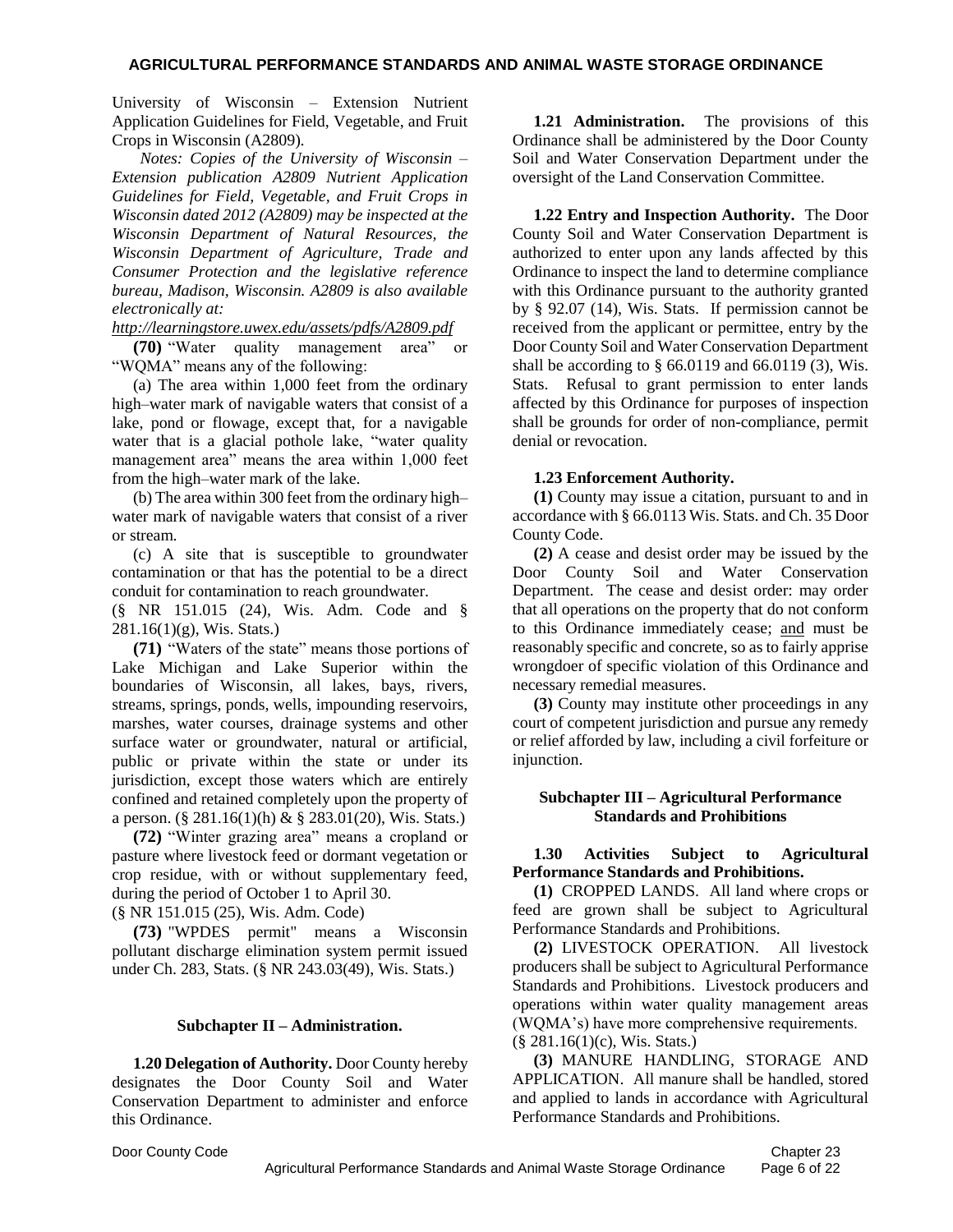**(4)** APPLICATIONS OF MANURE, COMMERCIAL FERTILIZERS AND OTHER NUTRIENTS TO AGRICULTURAL LANDS. All crop producers and livestock producers that apply manure or other nutrients directly or through contract to agricultural fields shall be applied in conformance with a nutrient management plan criteria established in § NR 151.07, Wis. Adm. Code.

## **1.31 Performance Standards and Prohibitions.**

**(1)** SHEET, RILL AND WIND EROSION. All land where crops or feed are grown, including pastures, shall be managed to achieve a soil erosion rate equal to, or less than, the "tolerable" (T) rate established for that soil. This standard first applies to pastures beginning July 1, 2012. Wind erosion rates shall be calculated via the Wind Erosion Equation (WEQ) established by NRCS, and shall be equal to, or less than, the "tolerable" (T) rate established for that soil. (§ NR 151.02, Wis. Adm. Code)

**(2)** MANURE STORAGE FACILITIES.

(a) *Applicability.* All livestock producers building new manure storage facilities, substantially altering manure storage facilities, or choosing to abandon their manure storage facilities shall comply with this section.

(b)*New construction and alterations.*

1. New or substantially altered manure storage facilities shall be designed, constructed and maintained to minimize the risk of structural failure of the facility, minimize leakage of the facility in order to comply with groundwater standards. The levels of materials in the storage facility may not exceed the margin of safety level.

2. Storage facilities that are constructed or significantly altered on or after January 1, 2011, shall be designed and operated to contain the additional volume of runoff and direct precipitation entering the facility as a result of a 25–year, 24– hour storm.

3. A new manure storage facility means a facility constructed after October 1, 2002.

4. A substantially altered manure storage facility is a manure storage facility that is substantially altered after October 1, 2002.

(c) *Closure.*

1. Closure of a manure storage facility shall occur when an operation where the facility is located ceases operations, or manure has not been added or removed from the facility for a period of 24 months. Manure facilities shall be closed in a manner that will prevent future contamination of groundwater and surface waters.

2. The owner or operator may retain the facility for a longer period of time by demonstrating to the Soil and Water Conservation Department that all of the following conditions are met:

a. The facility is designed, constructed and maintained in accordance with 1.31(2)(b) of this ordinance.

b. The facility is designed to store manure for a period of time longer than 24 months.

c. Retention of the facility is warranted based on anticipated future use.

(d) *Existing facilities*.

1. Manure storage facilities in existence as of October 1, 2002, that pose an imminent threat to public health or fish and aquatic life or groundwater shall be upgraded, replaced or abandoned in accordance with this section.

2. Levels of materials in storage facilities may not exceed the margin of safety level.

**(3)** CLEAN WATER DIVERSIONS (§ NR 151.06, Wis. Adm. Code)

(a) All livestock producers within a water quality management area shall comply with this section.

(b) Runoff shall be diverted away from contacting feedlot, manure storage areas and barnyard areas within water quality management areas except that a diversion to protect a private well under § NR 151.015 (18)(a), Wis. Adm. Code is required only when the feedlot, manure storage area or barnyard area is located upslope from the private well.

**(4)** NUTRIENT MANAGEMENT (§ NR 151.07, Wis. Adm. Code)

(a) All crop producers and livestock producers that apply manure or other nutrients directly or through contract to agricultural fields shall comply with this section.

(b) This performance standard does not apply to the application of industrial waste and byproducts regulated under Ch. NR 214, Wis. Adm. Code municipal sludge regulated under Ch. NR 204, Wis. Adm. Code and septage regulated under Ch. NR 113, Wis. Adm. Code provided the material is not commingled with manure prior to application.

(c) Manure, commercial fertilizer and other nutrients shall be applied in conformance with a nutrient management plan as established in § ATCP 50.04 (3), Wis. Adm. Code.

1. The nutrient management plan shall be designed to limit or reduce the discharge of nutrients to waters of the state for the purpose of complying with state water quality standards and groundwater standards.

2. Nutrient management plans for croplands in watersheds that contain impaired surface waters or in watersheds that contain outstanding or exceptional resource waters shall meet the following criteria: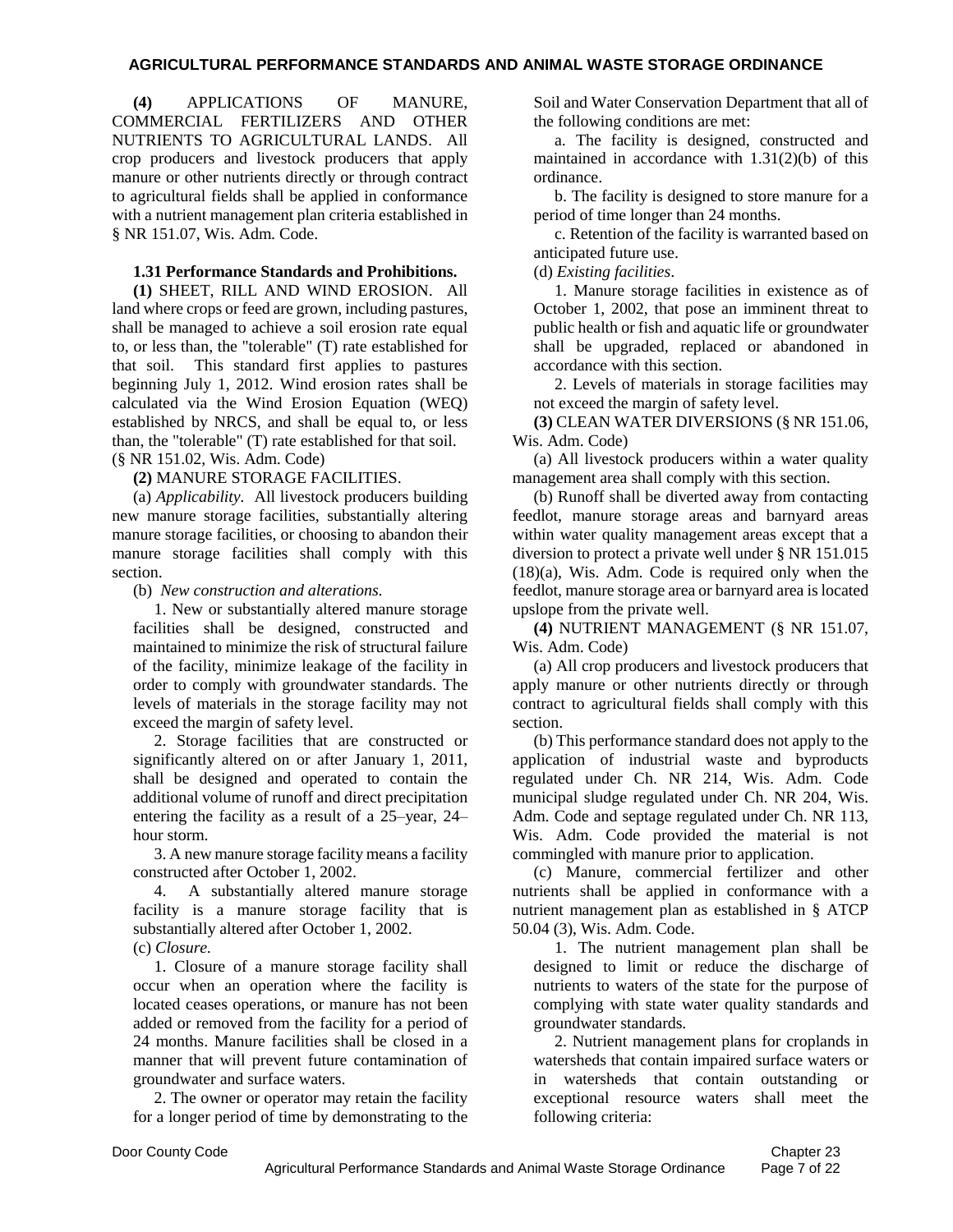a. Unless otherwise provided in this paragraph, the plan shall be designed to manage soil nutrient concentrations so as to maintain or reduce delivery of nutrients contributing to the impairment of impaired surface waters and to outstanding or exceptional resource waters.

b. The plan may allow for an increase in soil nutrient concentrations at a site if necessary to meet crop demands.

c. For lands in watersheds containing exceptional or outstanding resource waters, the plan may allow an increase in soil nutrient concentrations if the plan documents that any potential nutrient delivery to the exceptional or outstanding resource waters will not alter the background water quality of the exceptional or outstanding resource waters. For lands in watersheds containing impaired waters, the plan may allow an increase in soil nutrient concentrations if a low risk of delivery of nutrients from the land to the impaired water can be demonstrated.

3. In this standard, impaired surface waters are waters identified as impaired pursuant to 33 USC 1313 (d) (1) (A) and 40 CFR 130.7. Outstanding or exceptional resource waters are identified in Ch. NR 102.

(d) This section is in effect on January 1, 2005 for existing croplands under s. NR 151.09 (4) that are located within any of the following:

1. Watersheds containing outstanding or exceptional resource waters.

2. Watersheds containing impaired waters.

3. Source water protection areas defined in § NR 243.03 (61), Wis. Adm. Code.

(e) This section is in effect on January 1, 2008 for all other existing croplands under § NR 151.09 (4), Wis. Adm. Code.

(f) This section is in effect for all new croplands under § NR 151.09 (4), Wis. Adm. Code on October 1, 2003.

**(5)** MANURE MANAGEMENT PROHIBITIONS.

(a) All livestock producers shall comply with this section.

(b) A livestock operation shall have no overflow of manure storage facilities.

(c) A livestock operation shall have no unconfined manure pile in a water quality management area.

(d) A livestock operation shall have no direct runoff from a feedlot or stored manure into the waters of the state.

(e) 1. A livestock operation may not allow unlimited access by livestock to waters of the state in a location where high concentrations of animals prevent the maintenance of adequate sod or self– sustaining vegetative cover.

2. This prohibition does not apply to properly designed, installed and maintained livestock or farm equipment crossings.

**(6)** TILLAGE SETBACK PERFORMANCE STANDARD (§ NR 151.03, Wis. Adm. Code)

(a) The purpose of this standards is to prevent tillage operations from destroying stream banks and depositing soil directly in surface waters. In this section, "surface water" has the meaning given in § NR 102.03(7), Wis. Adm. Code.

(b) No crop producer may conduct a tillage operation that negatively impacts stream bank integrity or deposits soil directly in surface waters.

(c) No tillage operations may be conducted within 5 feet of the top of the channel of surface waters. Tillage setbacks greater than 5 feet but no more than 20 feet may be required to meet this standard.

(d) Crop producers shall maintain the area within the tillage setback required under sub. (c) in adequate sod or self-sustaining vegetative cover that provides a minimum of 70% coverage.

(e) This section does not apply to grassed waterways installed as conservation practices.

**(7)** PHOSPHORUS INDEX PERFORMANCE STANDARD (§ NR 151.04, Wis. Adm. Code)

(a) All crop and livestock producers shall comply with this section.

(b) Croplands, pastures, and winter grazing areas shall average a phosphorus index of 6 or less over the accounting period and may not exceed a phosphorus index of 12 in any individual year within the accounting period.

(c) Except as provided under par. (e), for purposes of compliance with this section the phosphorus index shall be calculated using the version of the Wisconsin Phosphorus Index available as of January 1, 2011.

*Notes: The Wisconsin Phosphorus Index is maintained by the University of Wisconsin department of soil science and can be found at <http://wpindex.soils.wisc.edu/>*

*Soil test phosphorus concentration may be used to help identify fields that are high priority for evaluation with the Wisconsin Phosphorus Index. For example, croplands with soil test phosphorus concentrations of 35 parts per million or greater should be given higher priority for evaluation.*

*Best management practices developed by the Department of Agriculture, Trade and Consumer Protection may be used alone or in combination to meet the requirements of this section.*

(d) The accounting period required under par. (a) shall meet the following conditions:

1. The accounting period shall begin once a nutrient management plan meeting the requirements of § NR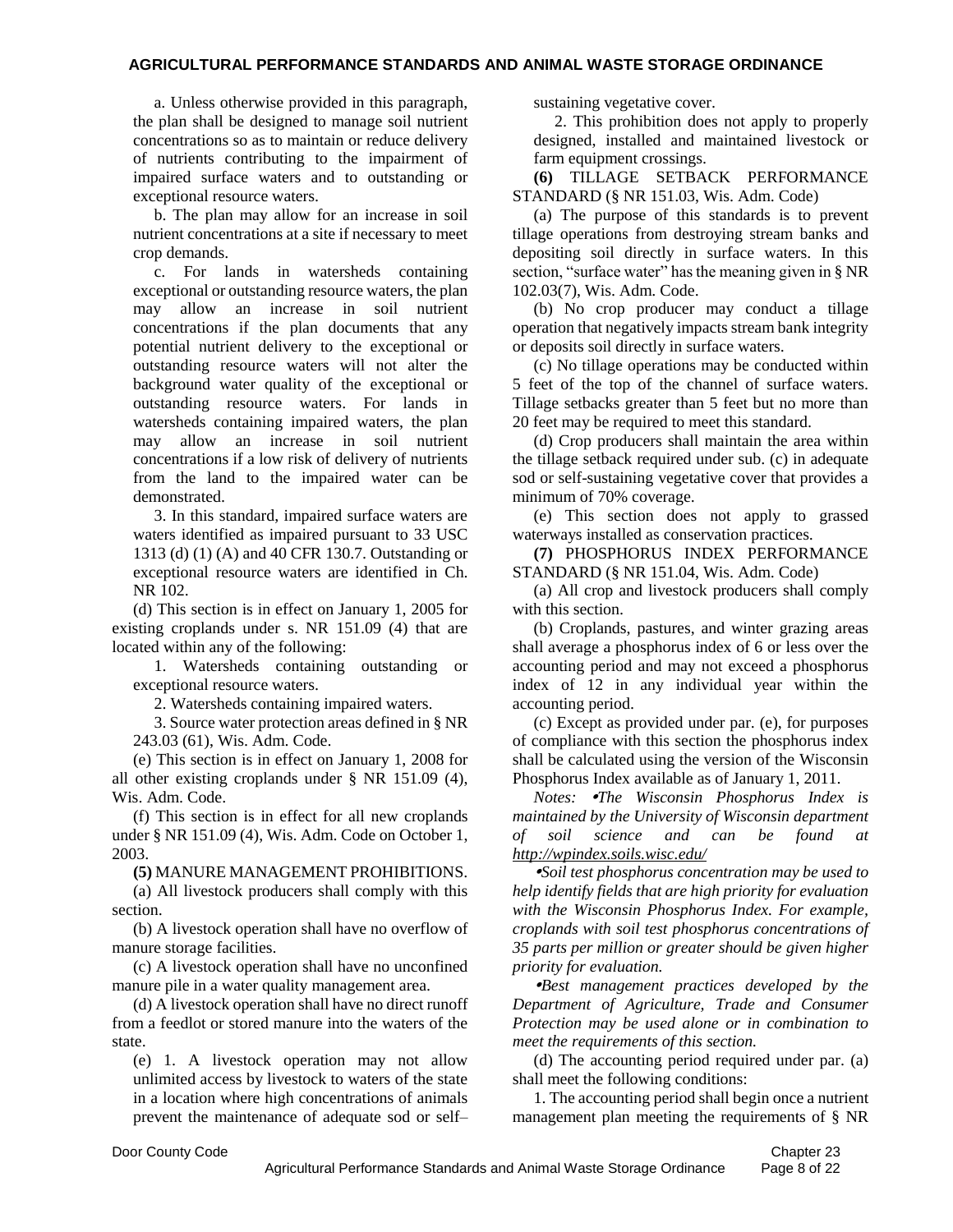151.07 and § ATCP 50.04(3), Wis. Adm. Code is completed.

2. During the first 8 years of implementation of this standard by a producer, computation of the phosphorus index may be based on a combination of planned crop management and historic data. Planned crop management data is based on projected management and crop rotations. Historic data is based on management and crop rotations that have actually occurred.

3. Once the nutrient management plan under § NR 151.07 and § ATCP 50.04(3), Wis. Adm. Code is developed, historic data shall be used for each year as it becomes available.

(e) If the phosphorus index is not applicable to a particular crop or situation, an equivalent calculation approved by the department shall be used to meet the requirements of this section.

*Note: The requirement provides for alternative methods to calculate a phosphorus index. Some strategies for assessing and reducing phosphorus index values, algorithms, and software can be found at http:/wpindex.soils.wisc.edu/*

(f) Producers may not apply nutrients or manure directly, through mechanical means, to surface waters as defined in § NR 102.03(7), Wis. Adm. Code.

(g) The phosphorus index requirement under sub. (b) first takes effect for pastures beginning July 1, 2012.

**(8)** PROCESS WASTEWATER HANDLING PERFORMANCE STANDARD (§ NR 151.055, Wis. Adm. Code)

(a) All livestock producers shall comply with this section.

(b) There may be no significant discharge of process wastewater to waters of the state.

(c) The department shall consider all of the following factors when determining whether a discharge of process wastewater is a significant discharge to waters of the state:

1. Volume and frequency of the discharge.

2. Location of the source relative to receiving waters.

3. Means of process wastewater conveyance to waters of the state.

4. Slope, vegetation, rainfall, and other factors affecting the likelihood or frequency of process wastewater discharge to waters of the state.

5. Available evidence of discharge to a surface water of the state or to a direct conduit to groundwater as defined under § NR 151.002(11m), Wis. Adm. Code.

6. Whether the process wastewater discharge is to a site that is defined as a site susceptible to groundwater contamination under § NR

151.015(18), Wis. Adm. Code.

7. Other factors relevant to the impact of the discharge on water quality standards of the receiving water or to groundwater standards.

*Notes: Existing technical standards contained in the U.S. Department of Agriculture Natural Resources Conservation Service field office technical guide may be used for managing process wastewater. When such standards are not applicable, the landowner or operator is expected to take reasonable steps to reduce the significance of the discharge in accordance with the agricultural performance standard and prohibition compliance requirements of this chapter. The Wisconsin Department of Agriculture, Trade and Consumer Protection is responsible under s. 281.16(3)(c), Stats., for developing additional management practices if needed.*

**(9)** SILURIAN BEDROCK PERFORMANCE STANDARD (§ NR 151.075, Wis. Adm. Code)

(a) All crop producers and livestock producers that mechanically apply manure directly or through contract or other agreement to cropland or pasture areas that meet the definition of Silurian bedrock in 1.11(60) supra and under § NR 151.015(17), Wis. Adm. Code must comply with this section.

(b) Mechanical manure application may not cause the fecal contamination of water in a well.

(c) Manure may not be mechanically applied on areas of cropland or pastures that have 24 inches or less of separation between the ground surface and apparent water table.

(d) Manure must be applied in conformance with a nutrient management plan that meets the requirements under all the following:

1. The plan must be consistent with s. NR 151.07, Wis. Adm. Code.

2. The plan must be consistent with NRCS Technical Standard 590, dated December 2015 or the most current version of NRCS Technical Standard 590.

*Note: Copies of the NRCS Nutrient Management Standard 590, dated December 2015, including the Technical Note (TN−1) referenced in the standard, may be inspected at the offices of the Wisconsin Department of Natural Resources, the Wisconsin Department of Agriculture, Trade and Consumer Protection, Door County Soil & Water Conservation Department and the Legislative Reference Bureau, Madison Wisconsin. NRCS 590 (and TN−1) is also available electronically at:*

*[https://efotg.sc.egov.usda.gov/references/public/WI/5](https://efotg.sc.egov.usda.gov/references/public/WI/590_Standard−(2015−12).pdf) [90\\_Standard−\(2015−12\).pdf](https://efotg.sc.egov.usda.gov/references/public/WI/590_Standard−(2015−12).pdf) and*

*[https://efotg.sc.egov.usda.gov/references/public/WI/C](https://efotg.sc.egov.usda.gov/references/public/WI/Conservation_Planning−TN−1.pdf) [onservation\\_Planning−TN−1.pdf](https://efotg.sc.egov.usda.gov/references/public/WI/Conservation_Planning−TN−1.pdf)*

3. The plan must be designed and implemented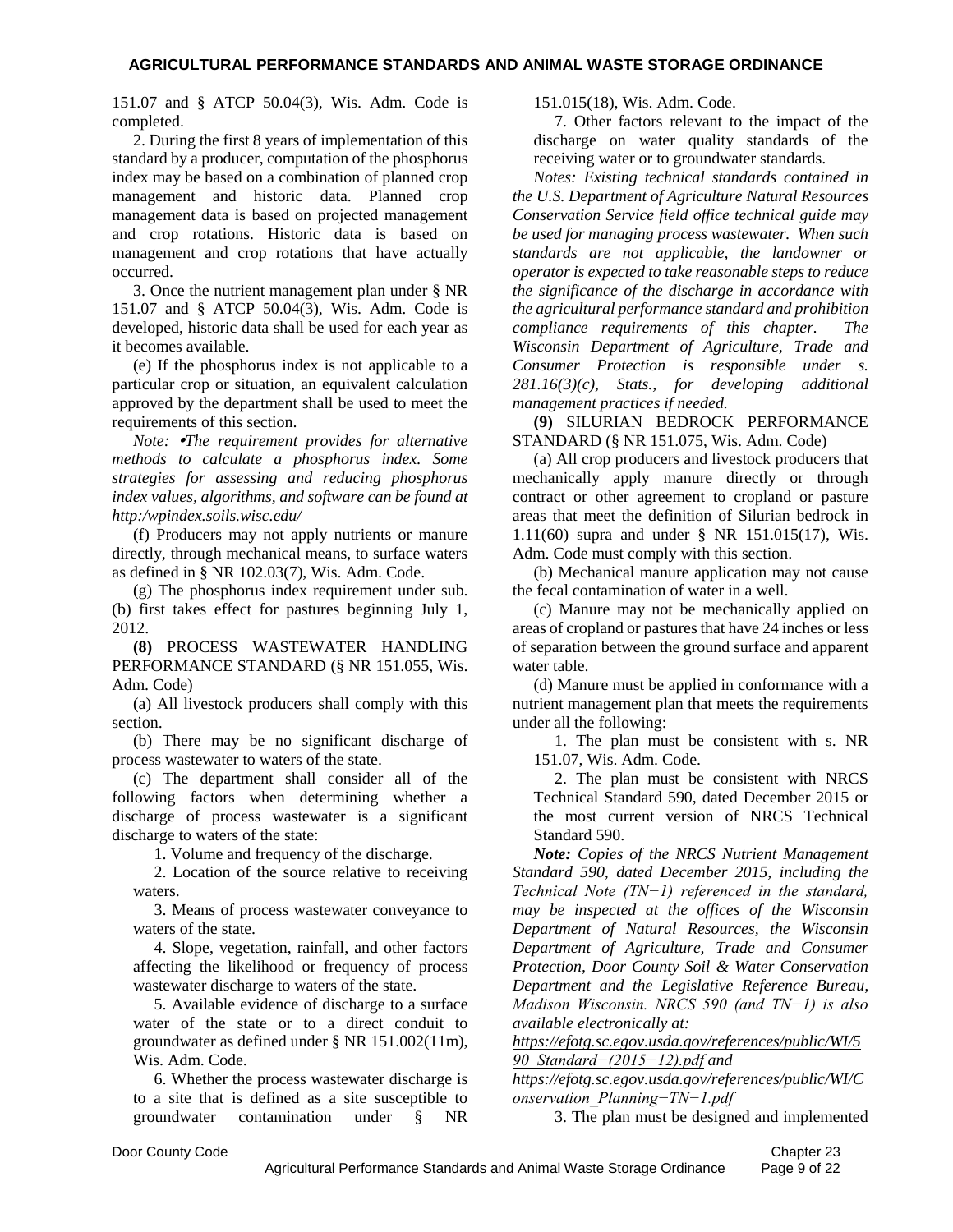consistent with this section and § NR 151.075, Wis. Adm. Code to manage manure so as to reduce the risk of pathogen delivery to groundwater and prevent exceedances of groundwater water quality standards.

4. The plan must use NRCS soil survey maps/information or other methods as a planning tool to identify Silurian bedrock within or adjacent to cropland and pastures.

(e) Manure may not be mechanically applied on croplands or pastures until infield bedrock verification or Silurian bedrock map information is used to identify areas where the Silurian bedrock soil depth is less than 5 feet. If infield bedrock verification uses drill cores or other subsurface investigations, they must be backfilled with soil within 72 hours of being created.

*Note: Silurian bedrock map information developed by the Wisconsin Department of Agriculture, Trade and Consumer Protection and/or Department of Natural Resources, may be used alone or in combination to meet the requirements of s. NR 151.075, Wis. Adm. Code, and this section.*

*Note: Silurian bedrock map information, available from the University of Wisconsin department of soil science, can be found at*

*[https://snapplus.wis.edu/maps/.](https://snapplus.wis.edu/maps/)*

(f) Manure may not be mechanically applied on croplands or pastures where the Silurian bedrock soil depth is less than 5 feet until such fields are evaluated and ranked for risk of pathogen delivery to groundwater. Areas determined to have a high risk for pathogen delivery to groundwater must be avoided or must be lowest priority for manure application.

(g) Mechanical application of manure and headland stacking of manure is prohibited on soils with 5 feet or less to Silurian bedrock when soils are frozen or snow covered.

(h) Mechanical application of manure is prohibited within Silurian bedrock having soil depths less than 5 feet when rainfall greater than one inch is forecast within 24 hours of planned application.

(i) Mechanical application of manure is prohibited for soils with less than 2 feet to Silurian bedrock.

(j) For soils with 2 to 3 feet to Silurian bedrock, all the following apply:

1. No mechanical application of solid manure unless all the following are met:

a. Solid manure is incorporated within 72 hours to no more than 4 inches below ground.

b. At least one of the following is implemented:

1) Solid manure is applied at a rate no greater than 15 tons/ acre/year, or the rate that supplies the crop nitrogen recommendation from UW A2809, whichever is less.

2) Solid manure is applied in compliance with UW A2809 and within 10 days of the planting date or applied on a perennial or established crop.

3) Solid manure is composted or treated to reduce pathogen levels via practices to a fecal coliform bacteria density of less than 500,000 colony−forming units or most probable number per gram total solids on a dry weight basis.

*Note: Copies of the University of Wisconsin - Extension publication A2809 Nutrient Application Guidelines for Field, Vegetable, and Fruit Crops in Wisconsin, dated 2012 (A2809) may be inspected at the office of the Wisconsin Department of Natural Resources, the Wisconsin Department of Agriculture, Trade and Consumer Protection and the Legislative Reference Bureau, Madison, Wisconsin. A2809 is also available electronically at:*

*[http://learningstore.uwex.edu/assets/pdfs/A2809.pdf.](http://learningstore.uwex.edu/assets/pdfs/A2809.pdf)*

2. No mechanical application of liquid manure unless all the following are met:

a. Pre-tillage is completed, unless exempt under par. 3. or 4.

b. Liquid manure is injected or incorporated within 24 hours to no more than 4 inches below ground, unless exempt under par. 3.

c. At least one of the following is implemented:

1) Total liquid manure applications is applied in compliance with UW A2809, or limited to *Table 1* (attached hereto as *Addendum 1* and incorporated herein by reference as if fully set forth), whichever is less, to prevent hydraulic overloading of the soil.

2) Liquid manure is applied in compliance with UW A2809 and within 10 days of the planting date or applied on a perennial or established crop.

3) Liquid manure is treated to substantially reduce pathogen levels via practices to a fecal coliform bacteria density of less than 500,000 most probable number or colony-forming units per 100 milliliter sample.

*Note: Copies of the University of Wisconsin — Extension publication A2809 Nutrient Application Guidelines for Field, Vegetable, and Fruit Crops in Wisconsin, dated 2012 (A2809) may be inspected at the office of the Wisconsin Department of Natural Resources, the Wisconsin Department of Agriculture, Trade and Consumer Protection and the Legislative Reference Bureau, Madison, Wisconsin. A2809 is also available electronically at:*

*[http://learningstore.uwex.edu/assets/pdfs/A2809.pdf.](http://learningstore.uwex.edu/assets/pdfs/A2809.pdf)*

3. Pre-tillage, incorporation or injection is not required if cropland or pastures meet long term notill or have a perennial or established crop. Each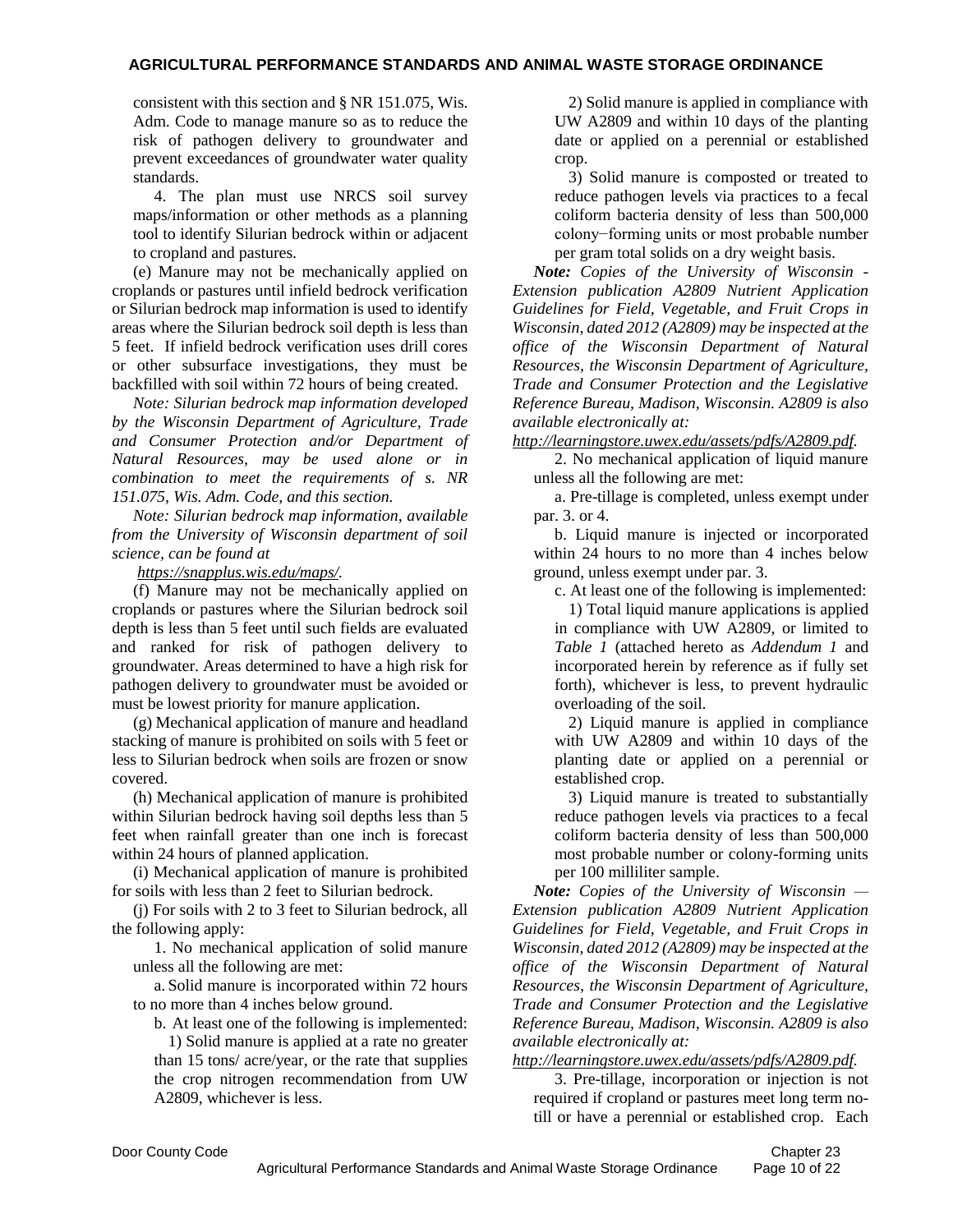surface application of liquid manure must not exceed 6,750 gallons per acre.

4. Pre-tillage is not required if demonstrated to the department that a field cannot meet § NR 151.02, Wis. Adm. Code over an eight-year crop rotation using a combination of the following practices: tillage, crops, contouring, filter strips, or cover crops.

(k) For soils with 3-5 feet to Silurian bedrock, all the following apply:

1. No mechanical application of solid manure unless all the following are met:

a. Incorporated with 72 hours to no more than 6 inches below ground.

b. At least one of the following is implemented:

1) Manure is applied in accordance with UW A2809 annual application rate, or at a rate of 15 tons/acre/year, whichever is less.

2) Manure is applied in compliance with UW A2809 and within 10 days of the planting date or applied on a perennial or established crop.

3) Manure is composted or treated to reduce pathogen levels via practices to a fecal coliform bacteria density of 500,000 colony-forming units, or most probable number per gram total solids on a dry weight basis.

*Note: Copies of the University of Wisconsin - Extension publication A2809 Nutrient Application Guidelines for Field, Vegetable, and Fruit Crops in Wisconsin, dated 2012 (A2809) may be inspected at the office of the Wisconsin Department of Natural Resources, the Wisconsin Department of Agriculture, Trade and Consumer Protection and the Legislative Reference Bureau, Madison, Wisconsin. A2809 is also available electronically at:*

*[http://learningstore.uwex.edu/assets/pdfs/A2809.pdf.](http://learningstore.uwex.edu/assets/pdfs/A2809.pdf)*

2. No mechanical application of liquid manure unless all the following are met:

a. Pre-tillage is completed unless exempt under par. 3. or 4.

b. Liquid manure is injected or incorporated within 24 hours to no more than 6 inches below ground, unless exempt under par. 3.

c. At least one of the following is implemented:

1) Total liquid manure application is applied in compliance with UW A2809, or limited to sub. (j) 2. c. *Table 1* rates, whichever is less, to prevent hydraulic overloading of the soil.

2) Liquid manure is applied in compliance with UW A2809 and within 10 days of the planting date or applied on a perennial or established crop.

3) Liquid manure is treated to substantially reduce pathogen levels via practices to a fecal coliform bacteria density of less than 500,000

most probable number or colony-forming units per 100 milliliter sample.

*Note: Copies of the University of Wisconsin — Extension publication A2809 Nutrient Application Guidelines for Field, Vegetable, and Fruit Crops in Wisconsin, dated 2012 (A2809) may be inspected at the office of the Wisconsin Department of Natural Resources, the Wisconsin Department of Agriculture, Trade and Consumer Protection and the Legislative Reference Bureau, Madison, Wisconsin. A2809 is also available electronically at:*

*[http://learningstore.uwex.edu/assets/pdfs/A2809.pdf.](http://learningstore.uwex.edu/assets/pdfs/A2809.pdf)*

3. Pre-tillage, incorporation or injection is not required if cropland or pastures meet long term notill or have a perennial or established crop. Each surface application of liquid manure must not exceed 6,750 gallons per acre.

4. Pre-tillage is not required if demonstrated to the department that a field cannot meet § NR 151.02, Wis. Adm. Code over an eight-year crop rotation using a combination of the following practices: tillage, crops, contouring, filter strips, or cover crops.

(l) For soils with 5 to 20 feet Silurian bedrock, all the following apply:

1. No mechanical application of liquid manure unless all the following are met:

a. Pre-tillage is completed unless exempt under par. 2. or 3.

b. Liquid manure is injected or incorporated with 24 hours to no more than 6 inches below ground, unless exempt under par. 2.

c. At least one of the following is implemented:

1) Total liquid manure application is applied in compliance with UW A2809, or limited to sub. (j) 2. c. *Table 1* rates, whichever is less, to prevent hydraulic overloading of the soil.

2) Liquid manure is applied in compliance with UW A2809 and within 10 days of the planting date or applied on a perennial or established crop.

3) Liquid manure is treated to substantially reduce pathogen levels via practices to a fecal coliform bacteria density of less than 500,000 most probable number of colony-forming units per 100 milliliter sample.

*Note: Copies of the University of Wisconsin - Extension publication A2809 Nutrient Application Guidelines for Field, Vegetable, and Fruit Crops in Wisconsin, dated 2012 (A2809) may be inspected at the office of the Wisconsin Department of Natural Resources, the Wisconsin Department of Agriculture, Trade and Consumer Protection and the Legislative Reference Bureau, Madison, Wisconsin. A2809 is also available electronically at:*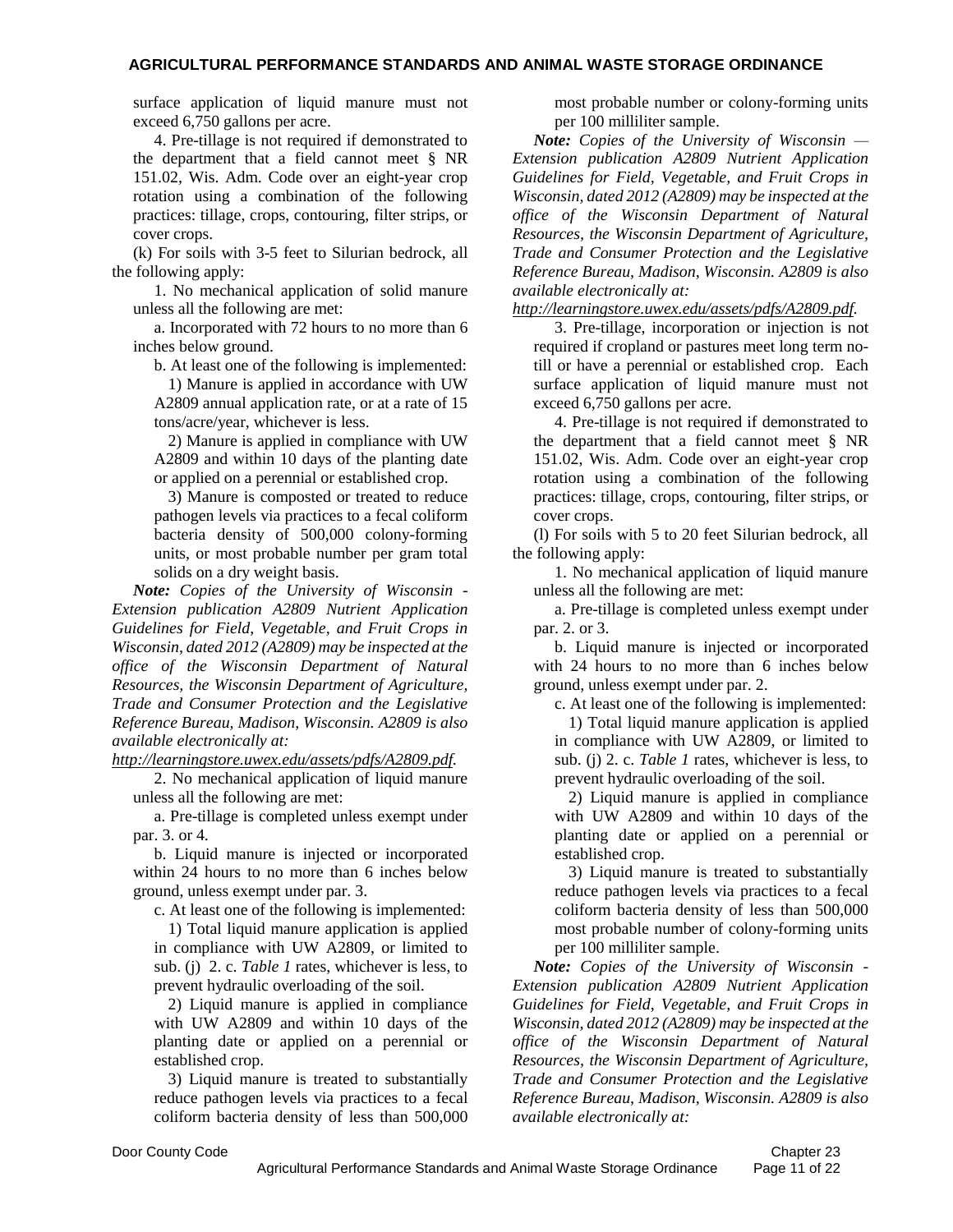## *[http://learningstore.uwex.edu/assets/pdfs/A2809.pdf.](http://learningstore.uwex.edu/assets/pdfs/A2809.pdf)*

2. Pre-tillage, incorporation or injection is not required if cropland or pastures meet long term notill or have a perennial or established crop. Each surface application of liquid manure must not exceed 10,000 gallons per acre.

3. Pre-tillage is not required if demonstrated to the department that a field cannot meet s. NR 151.02, Wis. Adm. Code over an eight-year crop rotation using a combination of the following practices: tillage, crops, contouring, filter strips, or cover crops.

*Note: Silurian bedrock map information for soils with 5 to 20 feet to Silurian bedrock, developed by the Wisconsin Department of Agriculture, Trade and Consumer Protection and/or Department of Natural Resources, may be used alone or in combination to meet the requirements of this section.*

(m) Mechanical manure applications are prohibited within any of the following:

1. 1000 feet of a community water system as defined in § NR 811.02, Wis. Adm. Code.

2. 250 feet of a private water system or a noncommunity water system as defined in § NR 812.07, Wis. Adm. Code.

3. An area within 300 feet upslope or 100 feet downslope of a direct conduit to groundwater as defined in § NR 151.002(11m), Wis. Adm. Code.

4. 100 feet of a concentrated flow channel that leads to a water system included in par. 1. or 2. or direct conduit to groundwater in par. 3.

(n) Mechanical manure applications are prohibited on or within 100 feet of Silurian bedrock in a closed depression unless the manure is injected or incorporated with 24 hours or prior to precipitation capable of producing runoff, whichever comes first. The prohibition of mechanical application of manure does not apply to areas following long term no-till practices or with a perennial or established crop.

(o) No surface application of manure on slopes of 6 percent or greater in cropland and pasture areas that have concentrated flow channels that drain to a closed depression in Silurian bedrock, unless the material is incorporated with 24 hours or prior to precipitation capable of producing runoff, whichever comes first. The prohibition of surface application of manure does not apply to areas following long term no-till practices or with a perennial or established crop.

(p) Practices must retain land applied manure on the soil where they are applied with minimal movement to maintain setback distances specified in subs (m) and (n).

**1.32 Cost-sharing required.** An owner or operator of an agricultural facility or practice that is in existence before the effective date of the performance standard or prohibition, may not be required to comply with the performance standards, prohibitions, conservation practices or technical standards under this ordinance unless cost-sharing is available from any source, to the owner or operator. A determination that cost-sharing is available to meet the performance standards, prohibitions, conservation practices or technical standards under this subsection will be determined in accordance with § NR 151.09 (4) (d) or § NR 151.095 (5) (d), Wis. Adm. Code when funding is provided under § 281.65, Wis. Stats., and will be determined in accordance with Ch. ATCP 50, Wis. Adm. Code when funds are from any other source. Cost-sharing under this section is only required for the minimum practice(s) necessary to meet the performance standards and prohibitions.

## **1.33 Implementation and Enforcement Procedures for Cropland Performance Standards. (1)** LANDOWNER AND OPERATOR REQUIREMENTS.

(a) *Introduction.* This section identifies compliance requirements for landowners and operators based on whether the cropland is existing or new and whether cost sharing is required and made available to the landowner or operator. This section will also identify circumstances under which an owner or operator of cropland is required to comply with the cropland performance standards. In this section, "cropland performance standards" means performance standards in § NR 151.005, 151.02, 151.03, 151.04, 151.07, and 151.075.

(b) *General requirements.* If any cropland is meeting a cropland performance standard on or after the effective date of the standard, the cropland performance standard shall continue to be met by the existing landowner or operator, heirs or subsequent owners or operators of the cropland. If a landowner or operator alters or changes the management of the cropland in a manner that results in noncompliance with the performance standard, the landowner or operator shall bring the cropland back into compliance, regardless of whether cost-sharing is made available. This paragraph does not apply to croplands completing enrollment determined to be existing under the conservation reserve or conservation reserve enhancement program administered by the United States Department of Agriculture.

(c) *Existing cropland requirements.*

1. A landowner or operator of an existing cropland, defined under sub. (2) (b), shall comply with a cropland performance standard if all of the following have been done by the Soil and Water Conservation Department: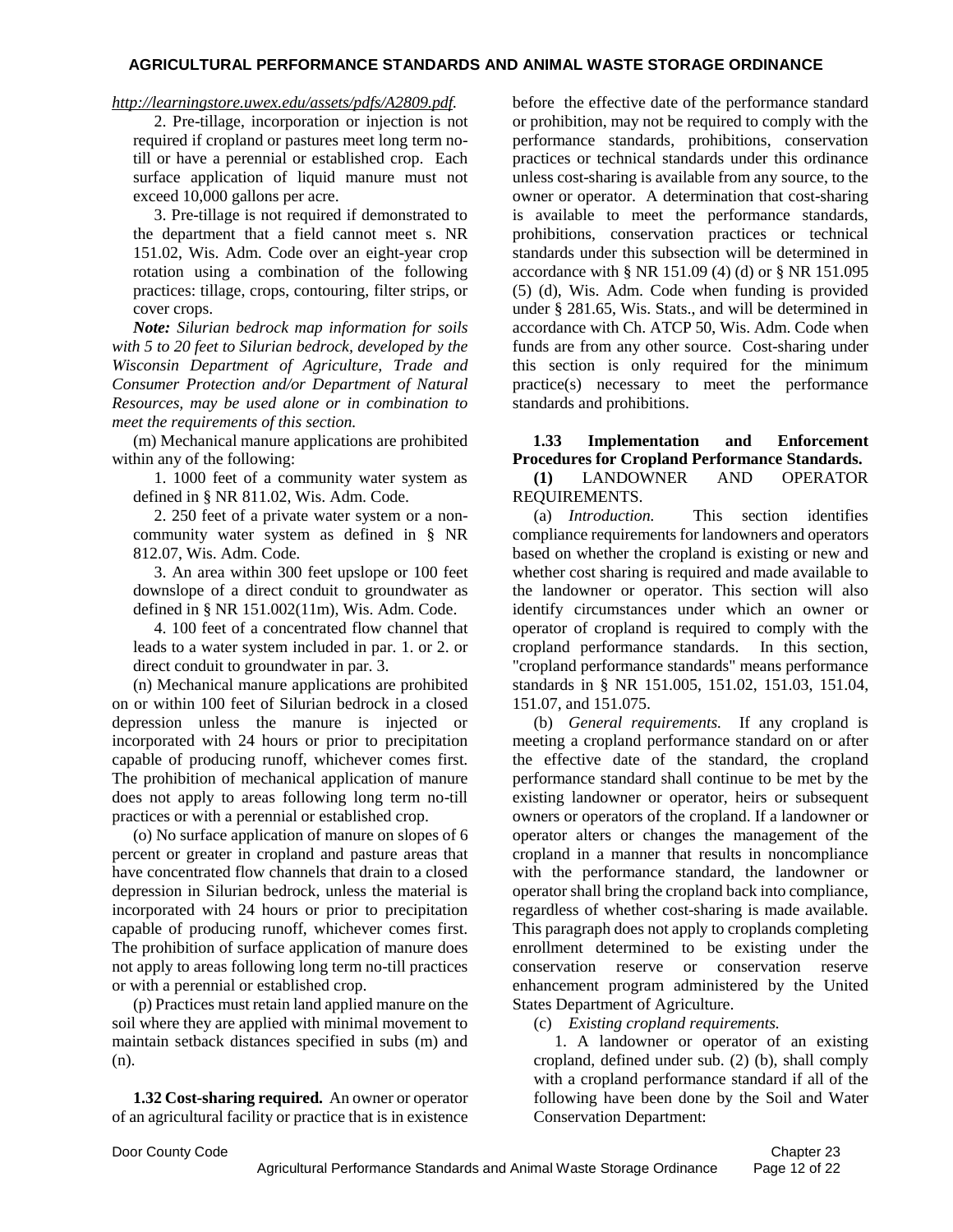a. Except as provided in subd. 2. and 3., a determination is made that cost sharing has been made available in accordance with section 1.32 on or after the effective date of the performance standard or prohibition.

b. The landowner or operator has been notified in accordance with sub. (3) or (4).

2. A landowner or operator of existing cropland, defined under sub. (2) (b), shall comply with a cropland performance standard, regardless of whether cost sharing is available, in situations where the best management practices and other corrective measures needed to meet the performance standards do not involve eligible costs.

3. A landowner or operator of an existing cropland that voluntarily proposes to construct or reconstruct a manure storage system shall comply with section 1.30 (4), regardless of whether cost sharing is made available, if the nutrient management plan is required pursuant to a local permit for the manure storage system.

(d) *New cropland requirements.* A landowner or operator of a new cropland, defined under sub. (2) (b), shall comply with the cropland performance standards, regardless of whether cost sharing is available.

**(2)** SOIL AND WATER CONSERVATION DEPARTMENT DETERMINATIONS.

(a) *Scope of determinations.* If croplands are not in compliance with a cropland performance standard, the Soil and Water Conservation Department shall make determinations in accordance with the procedures and criteria in this subsection.

(b) *Cropland status.* The Soil and Water Conservation Department shall classify non– complying croplands to be either new or existing for purposes of administering this ordinance. In making the determination, the Soil and Water Conservation Department shall base the decision on the following:

1. An existing cropland is one that meets all of the following criteria:

a. The cropland was being cropped as of the effective date of the performance standard or prohibition.

b. The cropland is not in compliance with a cropland performance standard in this subchapter as of the effective date of the standard. The reason for non–compliance of the cropland may not be failure of the landowner or operator to maintain an installed best management practice in accordance with a cost–share agreement or contract.

2. An existing cropland also includes land enrolled on October 1, 2002, in the conservation reserve or conservation reserve enhancement program administered by the United States Department of Agriculture. This subdivision does not apply to croplands re-enrolled after October 1, 2002.

3. A new cropland is one that does not meet the definition under subd. 1. or 2., including:

a. Land without a previous history of cropping that is converted to cropland after the effective date of the performance standard or prohibition. "Without a previous history of cropping" means land where crops have not been grown and harvested for agricultural purposes in the last 10 years prior to the conversion to cropland.

b. Cropland that is in existence and in compliance with a performance standard on or after the effective date of the performance standard or prohibition and that undergoes a change in a cropland practice that results in noncompliance with the performance standards.

4. Change in ownership may not be used as the sole basis for determining whether a cropland is existing or new for purposes of administering this subsection.

(c) *Eligible costs.* If cost sharing is required to be made available under sub. (1) (c), the Soil and Water Conservation Department shall determine the total cost of best management practices and corrective measures needed to bring a cropland into compliance with performance standards and shall determine which of those costs are eligible for cost-sharing.

**(3)** NOTIFICATION REQUIREMENTS AND COMPLIANCE PERIODS FOR EXISTING CROPLANDS WHEN COST-SHARING IS REQUIRED.

(a) *Landowner notification.* 

1. The Soil and Water Conservation Department shall notify a landowner or operator in writing of the determinations made under sub. (2) and implementation requirements for existing croplands where cost sharing is required for compliance.

2. The notice shall be sent certified mail, return receipt requested or personal delivery.

3. The following information shall be included in the notice:

a. A description of the cropland performance standard being violated.

b. The cropland status determination made in accordance with sub. (2) (b).

c. The determination made in accordance with sub. (2) (c) as to which best management practices or other corrective measures that are needed to comply with cropland performance standards are eligible for cost sharing.

d. The determination made in accordance with section 1.32 that cost sharing is available for eligible costs to achieve compliance with cropland performance standards, including a written offer of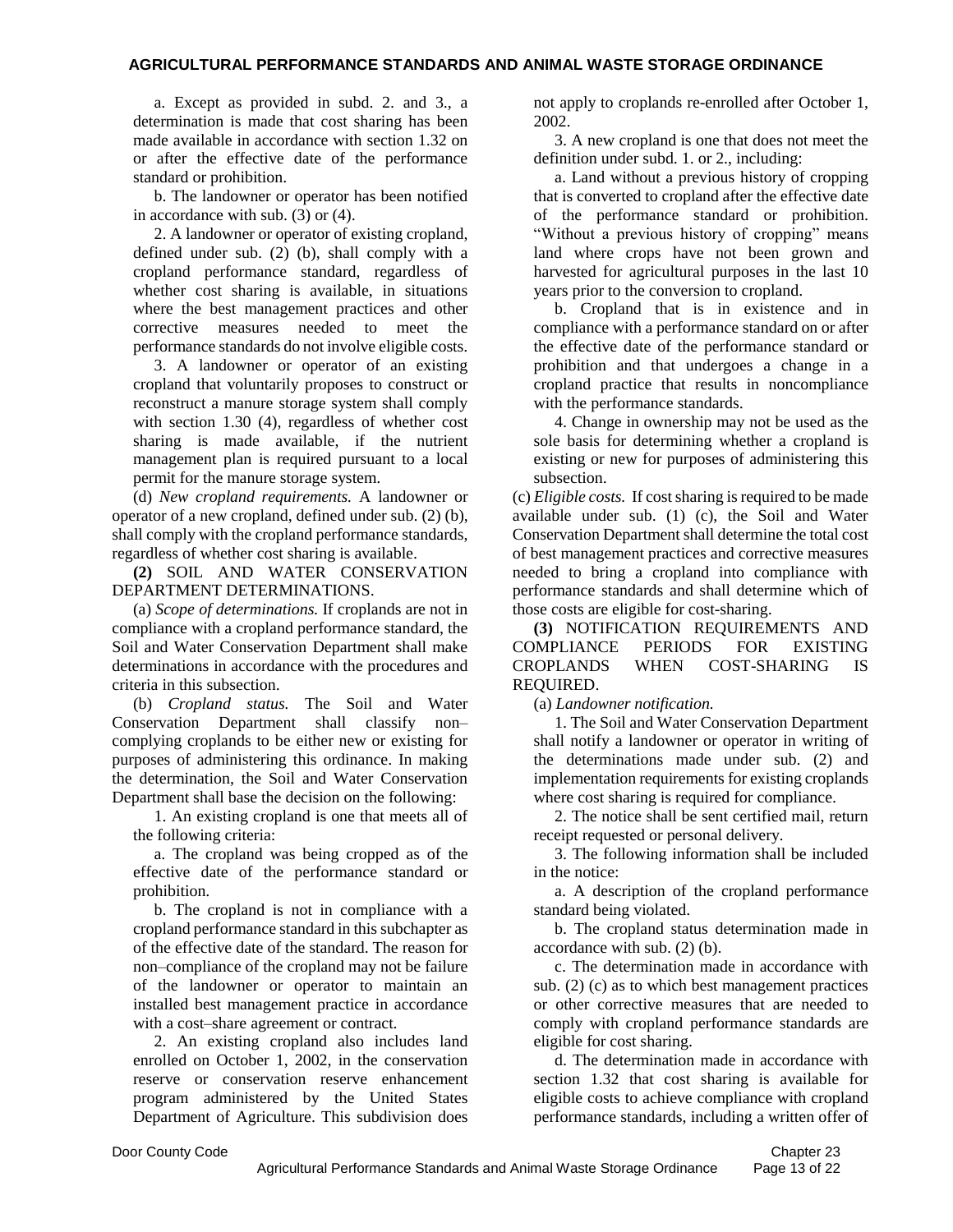#### cost sharing.

e. An offer to provide or coordinate the provision of technical assistance.

f. A compliance period for meeting the cropland performance standard.

g. An explanation of the possible consequences if the landowner or operator fails to comply with provisions of the notice, including enforcement or loss of cost sharing, or both.

h. An explanation of local appeals procedures. (b) *Compliance period.* 

1. A landowner or operator that receives the notice under par. (a) shall install or implement best management practices and corrective measures to meet the performance standards in the time period specified in the notice, if cost sharing is available in accordance section 1.32.

2. The compliance period identified in the notice in par. (a) shall be determined by the Soil and Water Conservation Department as follows:

a. The compliance period shall begin on the postmark date of the notice or the date of personal delivery.

b. The length of the compliance period shall be from 60 days to 3 years unless otherwise provided for in this subdivision.

c. The length of the compliance period may be less than 60 days if the site is an imminent threat to public health, fish and aquatic life.

d. The Soil and Water Conservation Department may authorize an extension up to 4 years on a case– by–case basis provided that the reasons for the extension are beyond the control of the landowner or operator. A compliance period may not be extended to exceed 4 years in total.

3. Once a landowner or operator achieves compliance with a cropland performance standard, compliance with the standard shall be maintained by the existing landowner or operator and heirs or subsequent owners, regardless of cost sharing.

**(4)** NOTIFICATION REQUIREMENTS AND COMPLIANCE PERIODS FOR EXISTING CROPLANDS IN SITUATIONS WHEN NO ELIGIBLE COSTS ARE INVOLVED.

(a) *Landowner notification.*

1. The Soil and Water Conservation Department shall notify a non–complying landowner or operator of existing croplands of the determinations made under sub. (2).

2. The notice shall be sent certified mail, return receipt requested, or via personal delivery.

3. The following information shall be included in the notice:

a. A description of the cropland performance standard that is being violated and the determination that corrective measures do not involve eligible costs under sub. (2) (c).

b. The cropland status determination made in accordance with sub. (2) (b).

c. A compliance period for achieving the cropland performance standard. The compliance period may not exceed the time limits in par. (b).

d. An explanation of the consequences if the landowner or operator fails to comply with provisions of the notice.

e. An explanation of local appeals procedures. (b) *Compliance period.* 

1. The compliance period for existing croplands where best management practices and other corrective measures do not involve eligible costs shall be in accordance with the following:

a. The compliance period shall begin on the postmark date of the notice or the date of personal delivery.

b. The length of the compliance period shall be from 60 days nor more than 3 years unless otherwise provided for in this subsection.

c. The length of the compliance period may be less than 60 days if the site is an imminent threat to public health, fish and aquatic life.

2. Once compliance with a cropland performance standard is attained, compliance with the standard shall be maintained by the existing landowner or operator and heirs or subsequent owners.

(c) *Combined notices.* The Soil and Water Conservation Department may meet multiple notification requirements under par. (a), sub. (3) and section 1.34 within any single notice issued to a landowner or operator.

## **1.34 Implementation and Enforcement Procedures for Livestock Performance Standards and Prohibitions.**

**(1)** LIVESTOCK OWNER AND OPERATOR REQUIREMENTS.

(a) *Introduction.* This section identifies compliance requirements for a livestock owner or operator based on whether a livestock facility is existing or new and whether cost sharing is required to be made available to a livestock owner or operator. This section will also identify circumstances under which an owner or operator of a livestock facility is required to comply with livestock performance standards and prohibitions. In this section, "livestock performance standards and prohibitions" means the performance standards and prohibitions in ss. NR 151.005, 151.05, 151.055, 151.06 and 151.08.

(b) *General requirements.* If any livestock facility is meeting a livestock performance standard or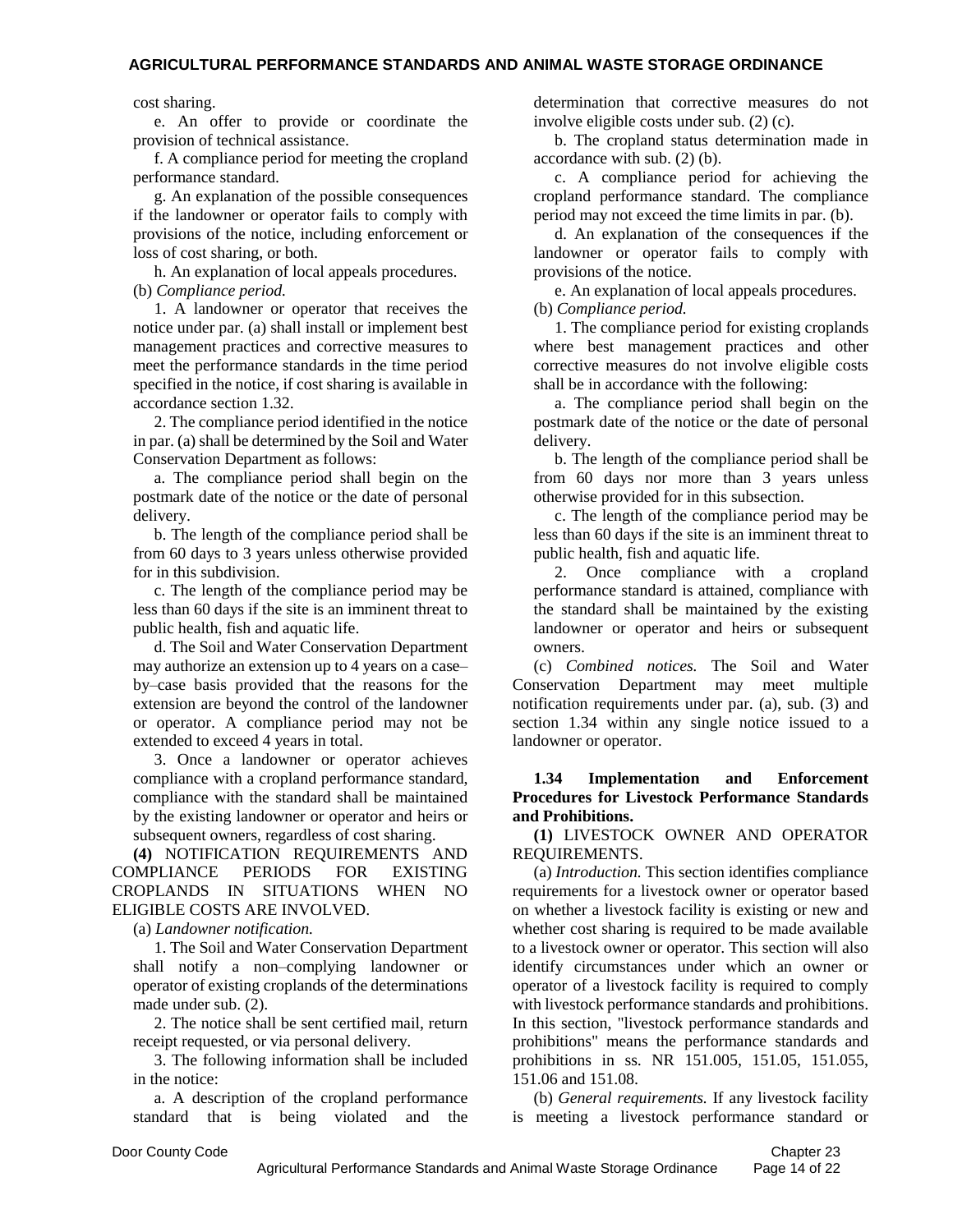prohibition on or after the effective date of the livestock performance standard or prohibition, the livestock performance standard or prohibition shall continue to be met by the existing owner or operator, heirs or subsequent owners or operators of the facility. If an owner or operator alters or changes the management of the livestock facility in a manner that results in noncompliance with a livestock performance standard or prohibition, the owner or operator shall bring the livestock facility back into compliance regardless of cost–share availability.

(c) *Existing livestock facility requirements.*

1. An owner or operator of an existing livestock facility, defined under sub. (2) (b), shall comply with a livestock performance standard or prohibition if all of the following have been done by the Soil and Water Conservation Department:

a. Except as provided in subd. 2., a determination is made that cost sharing has been made available in accordance with section 1.32 on or after the effective date of the livestock performance standard or prohibition.

b. The owner or operator of the livestock facility has been notified in accordance with sub. (3) or (4).

2. An owner or operator of an existing livestock facility, defined under sub. (2) (b), shall comply with the livestock performance standards and prohibitions, regardless of whether cost sharing is available, in situations where best management practices and other corrective measures needed to meet the performance standards do not involve eligible costs.

(d) *New livestock facility requirements.* An owner or operator of a new livestock facility, defined under sub. (2) (b), shall comply with the livestock performance standards and prohibitions, regardless of whether cost sharing is available.

**(2)** SOIL AND WATER CONSERVATION DEPARTMENT DETERMINATIONS.

(a) *Scope of determinations.* If a livestock facility is not in compliance with a livestock performance standard or prohibition, the Soil and Water Conservation Department shall make determinations in accordance with the procedures and criteria in this subsection.

(b) *Livestock facility status.* The Soil and Water Conservation Department shall classify a non– complying livestock facility on an operation to be either new or existing for purposes of administering this ordinance. In making the determination, the Soil and Water Conservation Department shall base the decision on the following:

1. An existing livestock facility is one that meets all of the following criteria:

a. The facility is in existence as of the effective

date of the livestock performance standard or prohibition.

b. The facility is not in compliance with a livestock performance standard or prohibition in this subchapter as of the effective date of the livestock performance standard or prohibition. The reason for noncompliance of the livestock facility may not be failure of the owner or operator to maintain an installed best management practice in accordance with a cost–share agreement or contract.

2. A new livestock operation or facility is one that does not meet the definition under subd. 1., including:

a. A livestock operation or facility that is established or installed after the effective date of the livestock performance standard or prohibition, including the placement of livestock structures on a site that did not previously have structures, or placement of animals on lands that did not have animals as of the effective date of the livestock performance standard or prohibition, unless the land is part of an existing rotational grazing or pasturing operation.

b. For a livestock operation that is in existence as of the effective date of the livestock performance standard or prohibition that establishes or constructs or substantially alters a facility after the effective date of the livestock performance standard or prohibition, the facilities constructed, established or substantially altered after the effective date of the livestock performance standard or prohibition are considered new, except as specified in subd. 3.

c. A livestock facility that is in existence and in compliance with a livestock performance standard or prohibition on or after the effective date of the livestock performance standard or prohibition and that undergoes a change in the livestock facility that results in noncompliance with the livestock performance standard or prohibition. This includes manure storage facilities that fail to meet the requirements of § NR 151.05 (3), Wis. Adm. Code and were either: constructed on or after October 1, 2002; or were constructed prior to October 1, 2002, and subject through October 1, 2002, to the operation and maintenance provisions of a cost share agreement.

3. Pursuant to the implementation procedures in this section, if the Soil and Water Conservation Department or a municipality directs an owner or operator of an existing livestock facility to construct a facility as a corrective measure to comply with a performance standard or prohibition on or after the effective date of the livestock performance standard or prohibition, or directs the owner or operator to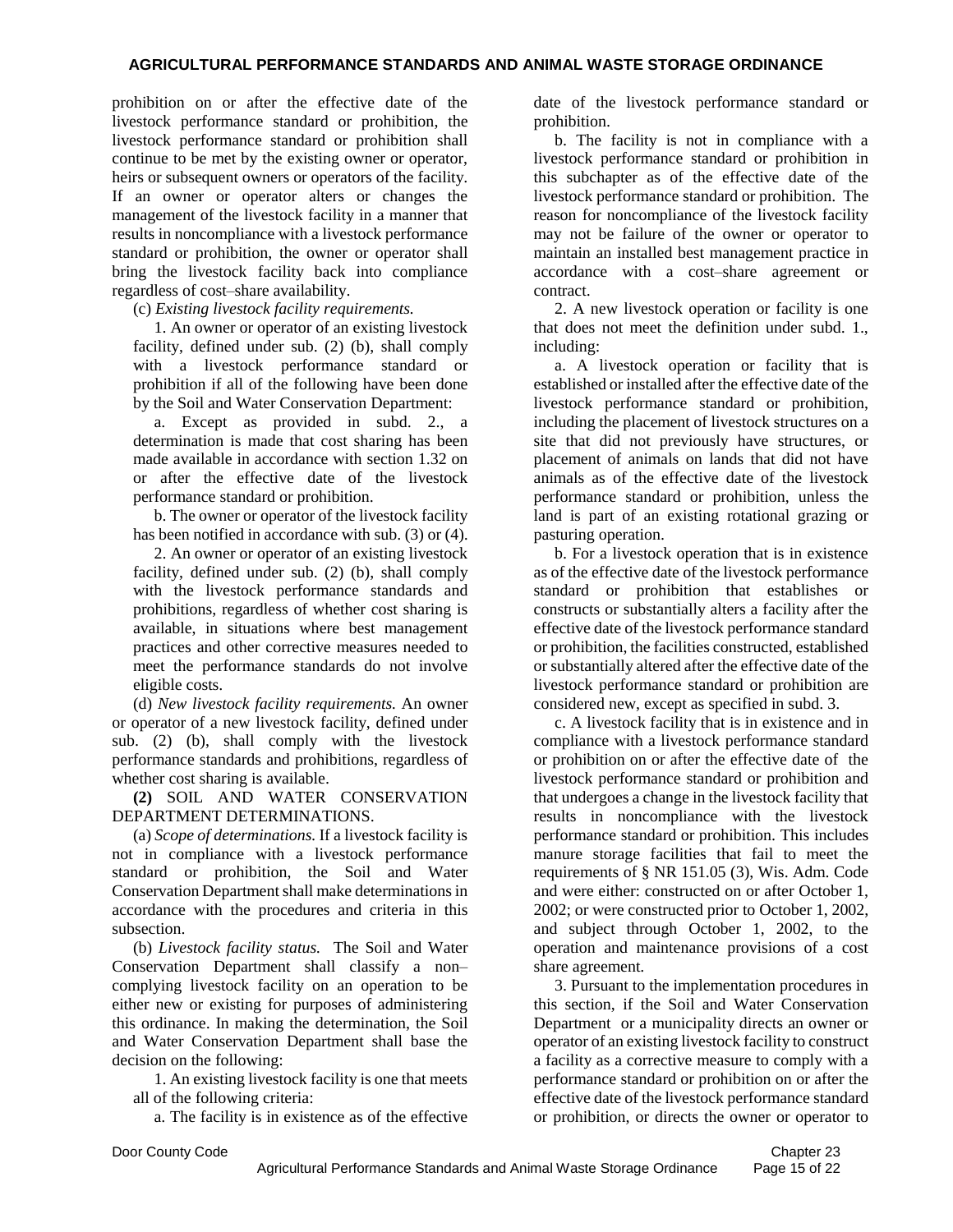reconstruct the existing facility as a corrective measure on or after the effective date of the livestock performance standard or prohibition, the constructed facilities are not considered new for purposes of installing or implementing the corrective measure.

4. A livestock facility that meets the criteria in subd. 1. and has subsequently been abandoned shall retain its status as an existing livestock facility if livestock of similar species and number of animal units are reintroduced within 5 years of abandonment.

5. Change in ownership may not be used as the basis for determining whether a livestock facility is existing or new for purposes of administering this subsection.

(c) *Eligible costs.* If cost sharing is required to be made available under sub. (1) (c), the Soil and Water Conservation Department shall determine the total cost of best management practices and corrective measures needed to bring a livestock facility into compliance with a livestock performance standard or prohibition and shall determine which of those costs are eligible for cost sharing.

**(3)** NOTIFICATION REQUIREMENTS AND COMPLIANCE PERIODS FOR EXISTING LIVESTOCK FACILITIES WHEN COST-SHARING IS REQUIRED.

(a) *Owner or operator notification.*

1. The Soil and Water Conservation Department shall notify an owner or operator in writing of the determinations made under sub. (2) and implementation requirements for existing livestock facilities where cost sharing is required for compliance.

2. The notice shall be sent certified mail, return receipt requested or personal delivery.

3. The following information shall be included in the notice:

a. A description of the livestock performance standard or prohibition being violated.

b. The livestock facility status determination made in accordance with sub. (2) (b).

c. The determination made in accordance with sub. (2) (c) as to which best management practices or other corrective measures needed to comply with a livestock performance standard or prohibition are eligible for cost sharing.

d. The determination made in accordance with section 1.32 that cost sharing is available for eligible costs to achieve compliance with a livestock performance standard or prohibition, including a written offer of cost sharing.

e. An offer to provide or coordinate the provision of technical assistance.

f. A compliance period for meeting the livestock performance standard or prohibition.

g. An explanation of the possible consequences if the owner or operator fails to comply with provisions of the notice, including enforcement or loss of cost sharing, or both.

h. An explanation of local appeals procedures. (b) *Compliance period.* 

1. An owner or operator that receives the notice under par. (a) shall install or implement best management practices and corrective measures to meet a performance standard or prohibition in the time period specified in the notice, if cost sharing is available in accordance with section 1.32.

2. The compliance period identified in the notice in par. (a) shall be determined by the Soil and Water Conservation Department as follows:

a. The compliance period shall begin on the post–mark date of the notice or the date of personal delivery.

b. The length of the compliance period shall be not less than 60 days nor more than 3 years unless otherwise provided for in this subdivision.

c. The length of the compliance period may be less than 60 days if the site is an imminent threat to public health or fish and aquatic life.

d. The Soil and Water Conservation Department may authorize an extension up to 4 years on a case– by–case basis provided that the reasons for the extension are beyond the control of the owner or operator of the livestock facility. A compliance period may not be extended to exceed 4 years in total.

3. Once an owner or operator achieves compliance with a livestock performance standard or prohibition, compliance with the standard or prohibition shall be maintained by the existing owner or operator and heirs or subsequent owners or operators, regardless of cost sharing.

**(4)** NOTIFICATION REQUIREMENTS AND COMPLIANCE PERIODS FOR EXISTING LIVESTOCK FACILITIES IN SITUATIONS WHEN NO ELIGIBLE COSTS ARE INVOLVED.

(a) *Owner or operator notification.*

1. The Soil and Water Conservation Department shall notify a non–complying owner or operator of an existing livestock facility of the determinations made under sub. (2).

2. The notice shall be sent certified mail, return receipt requested or personal delivery.

3. The following information shall be included in the notice:

a. A description of the livestock performance standard or prohibition that is being violated and the determination that corrective measures do not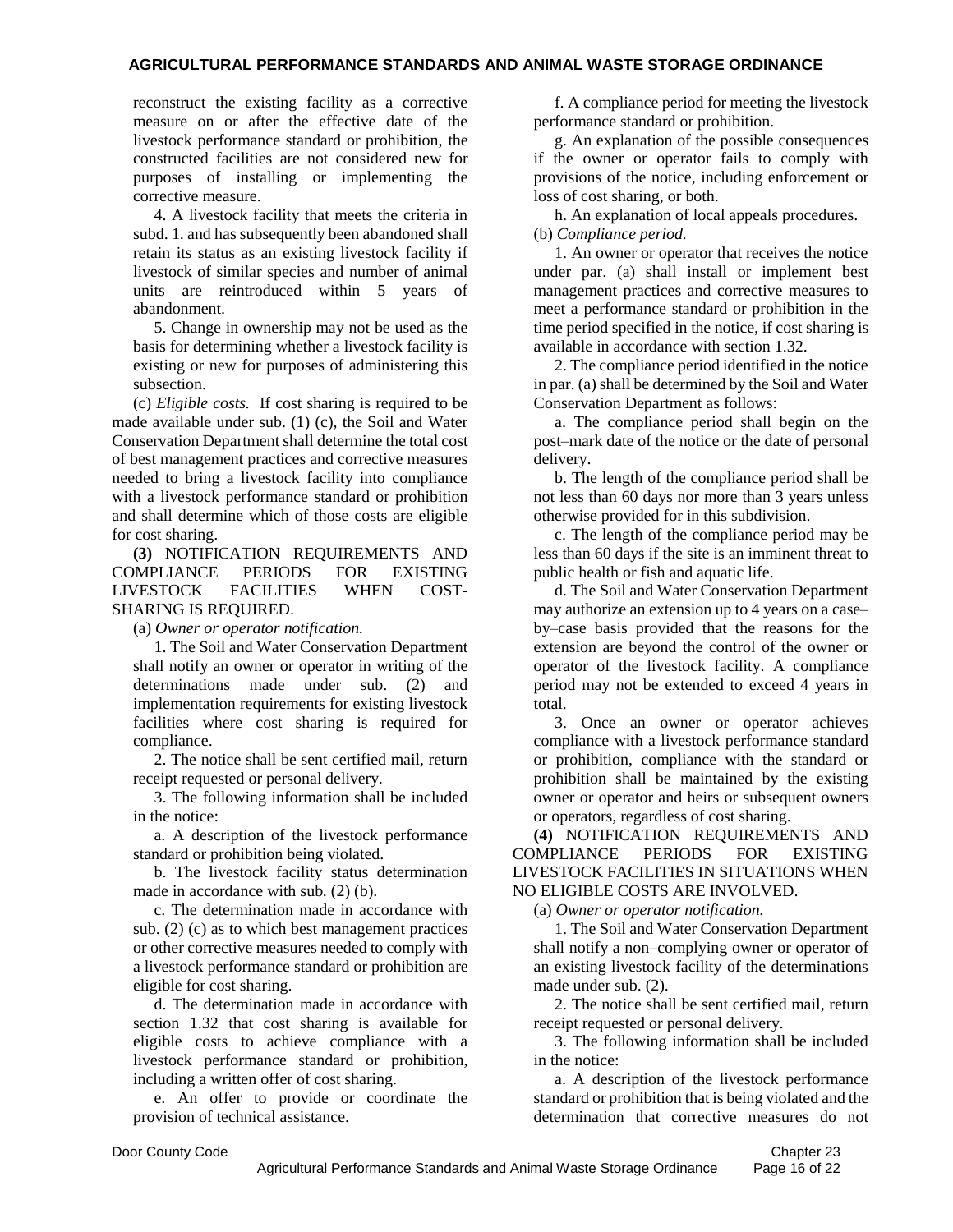involve eligible costs under sub. (2) (c).

b. The livestock operation status determination made in accordance with sub. (2) (b).

c. A compliance period for meeting the livestock performance standard or prohibition. The compliance period may not exceed the time limits in par. (b).

d. An explanation of the consequences if the owner or operator fails to comply with provisions of the notice.

e. An explanation of local appeals procedures. (b) *Compliance period.*

1. The compliance period for existing livestock facilities where best management practices and other corrective measures do not involve eligible costs shall be in accordance with the following:

a. The compliance period shall begin on the postmark date of the notice or the date of personal delivery.

b. The length of the compliance period shall not be less than 60 days nor more than 3 years unless otherwise provided for in this subdivision.

c. The length of the compliance period may be less than 60 days if the site is an imminent threat to public health, or fish and aquatic life.

2. Once compliance with a livestock performance standard or prohibition is attained, compliance with the performance standard or prohibition shall be maintained by the existing owner or operator and heirs or subsequent owners or operators.

(c) *Combined notices.* The Soil and Water Conservation Department may meet multiple notification requirements under par. (a), sub. (3) and section 1.33 within any single notice issued to the owner or operator.

### **1.35 Variances.** (§ *NR 151.097, Wis. Adm. Code*)

**(1)** REQUESTS. Requests for a variance to the performance standards shall be made in writing to the Soil and Water Conservation Department, and accompanied by payment of the applicable fee. Requests shall be reviewed by the Soil and Water Conservation Department prior to submittal to Department of Natural Resources and shall include:

(a) clearly-stated rationale and justification for requesting the variance.

(b) any permit applications required by this ordinance.

(c) any facility or operational plans as required by this ordinance.

**(2)** ECONOMIC HARDSHIP. A variance shall not be granted solely on the basis of economic hardship.

**(3)** CONDITIONS. The Soil and Water Conservation Department may recommend a variance to Department of Natural Resources only if all of the following conditions are met:

(a) Compliance with the performance standard or technical standard is not feasible due to site conditions. This condition does not apply to research activities conducted as part of a planned agricultural research and farming curriculum.

(b) The landowner or operator will implement best management practices or other corrective measures that ensure a level of pollution control that will achieve a level of water quality protection comparable to that afforded by the performance standards in this subchapter.

(c) The conditions for which the variance is requested are not created by the landowner or operator or their agents or assigns. This condition does not apply to research activities conducted as part of a planned agricultural research and farming curriculum.

**(4)** PROCESS. The Soil and Water Conservation Department shall use the following process when administering a variance request:

(a) The landowner or operator shall submit the variance request and applicable fee to the Soil and Water Conservation Department within 60 days of receiving the notice.

(b) The Soil and Water Conservation Department shall immediately forward any variance requests that it receives to the Department of Natural Resources. The Soil and Water Conservation Department shall send any recommendations concerning acceptance of the variance request to the Department of Natural Resources within 10 working days of receiving the variance request.

(c) The Department of Natural Resources shall make its determination based on the factors in § NR 151.097(3), Wis. Adm. Code.

(d) The Department of Natural Resources shall notify the landowner or operator and the Soil and Water Conservation Department of its determination. If the variance is granted, the Department of Natural Resources or Soil and Water Conservation Department shall send to the landowner or operator an amended notice.

(e) The period of time required to make a ruling on a variance request does not extend the compliance periods allowed under § NR 151.09 and 151.095, Wis. Adm. Code.

#### **Subchapter IV – Manure Storage Construction Permit**

**1.40 Permit Required. (1)** No existing or proposed manure storage facility or parts thereof, may be located, installed, moved, substantially altered, or its use changed, including closure, without a Manure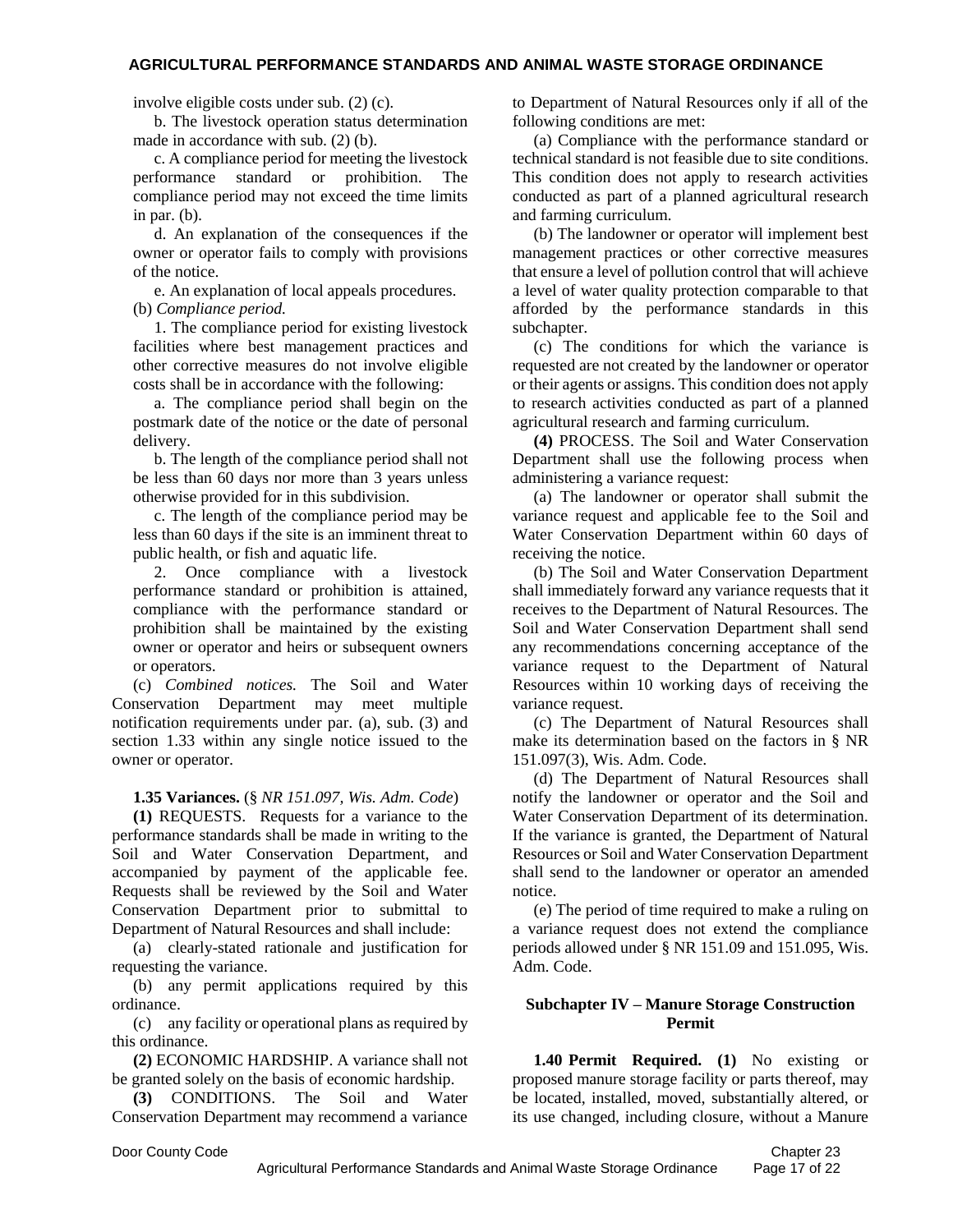Storage Construction Permit as provided in this Ordinance, without compliance with the provisions of this Ordinance, and without compliance with USDA-NRCS Technical Guide as adopted as part of this Ordinance. The specific conditions under which a permit is required are shown in Table 2.

| TABLE 2                             |                                     |  |  |  |
|-------------------------------------|-------------------------------------|--|--|--|
| Permits required for manure storage |                                     |  |  |  |
| <b>facilities</b>                   |                                     |  |  |  |
| <b>New</b>                          | All construction of manure          |  |  |  |
|                                     | storage facilities as of the        |  |  |  |
|                                     | effective date of this Ordinance.   |  |  |  |
| Existing                            | All substantial alteration, repair, |  |  |  |
|                                     | or replacement of existing manure   |  |  |  |
|                                     | storage facilities.                 |  |  |  |
|                                     | All closure of idle, failing, or    |  |  |  |
|                                     | leaking manure storage facilities;  |  |  |  |
|                                     | including voluntary closures of     |  |  |  |
|                                     | existing systems.                   |  |  |  |

**(2)** With the exception of the closure of manure storage facilities, those receiving Manure Storage Construction Permit issued under authority of this Ordinance shall be required to implement an approved nutrient management plan and verify the ability of the applicant to comply with USDA-NRCS Technical Standard for Nutrient Management (590). Manure storage facility closures are required to remove and properly dispose of all accumulated manures and contaminated soil in the manure storage facility in compliance with USDA-NRCS Technical Standard for Nutrient Management (590).

**(3)** The requirements of this Ordinance shall be in addition to any other Ordinance regulating animal manure and nutrient management. In the case of conflict, the most stringent provisions shall apply.

### **1.41 Exception to Permit Requirements.**

**(1)** Emergency minor repairs to facilities such as fixing a broken pipe or equipment, leaking dykes or the removal of stoppages may be performed without a permit. Such work shall be reported to the Door County Soil and Water Conservation Department as soon as possible for a determination as to whether a permit will be required or additional alterations or repairs to the facility are required. The Door County Soil and Water Conservation Department shall render a decision within thirty (30) days of receiving the request.

**(2)** Permit applicants may request that the Door County Soil and Water Conservation Department waive specific manure storage construction plan components in Section 1.43 (1) if manure storage facility alterations, repairs or replacements render the construction plan components

unnecessary. Although specific manure storage construction plan components may be waived, the constructed manure storage facility shall remain in compliance with section 1.31.

**1.42 Fee.** A non-refundable fee for a Manure Storage Construction Permit under this Ordinance shall be calculated as required in a fee schedule set by the Land Conservation Committee.

Permit application packets can be obtained from the Door County Soil and Water Conservation Department, 421 Nebraska Street, Sturgeon Bay or by calling (920) 746-2214.

## **1.43 Construction Requirements.**

**(1)** MANURE STORAGE CONSTRUCTION PLAN REQUIREMENTS. Each application for a Manure Storage Construction Permit under this section shall include a manure storage construction plan. The exception is any manure storage facility closure, which shall only follow the requirements of sub. (2). The plan shall meet or exceed the minimum established limits and specific criteria within USDA-NRCS Technical Standard for Waste Storage Facility (313) and Pond Sealing or Lining Compacted Soil Treatment (520), Geomembrane or Geosynthetic Clay Liner (521), and Concrete (522); and additional Technical Standards, including, but not limited to, Critical Area Planting (342), Fence (382), Roof Runoff Structure (558), Nutrient Management (590), and Manure Transfer (634) where they apply. The plan shall include:

(a) A general location map drawing of the manure storage facility which shall include:

1. The location of the manure storage facility in relation to buildings, homes, property lines, roads, wells, karst features, public or private drainage ditches and creeks, flowages, rivers, streams, lakes, or wetlands within one thousand (1000) feet of the proposed facility.

2. The scale of the drawing and the north arrow.

3. The date the general location map was prepared.

(b) An engineering design drawing of the manure storage facility which shall include:

1. Specific design components that shall comply with USDA-NRCS Technical Standard for Waste Storage Facility (313), and additional applicable Technical Standards.

2. A recoverable benchmark(s) including elevation(s) expressed in feet and tenths.

3. The scale of the drawing and the north arrow. The engineering design drawing shall be drawn to a scale no smaller than one (1) inch equals one forty (40) feet.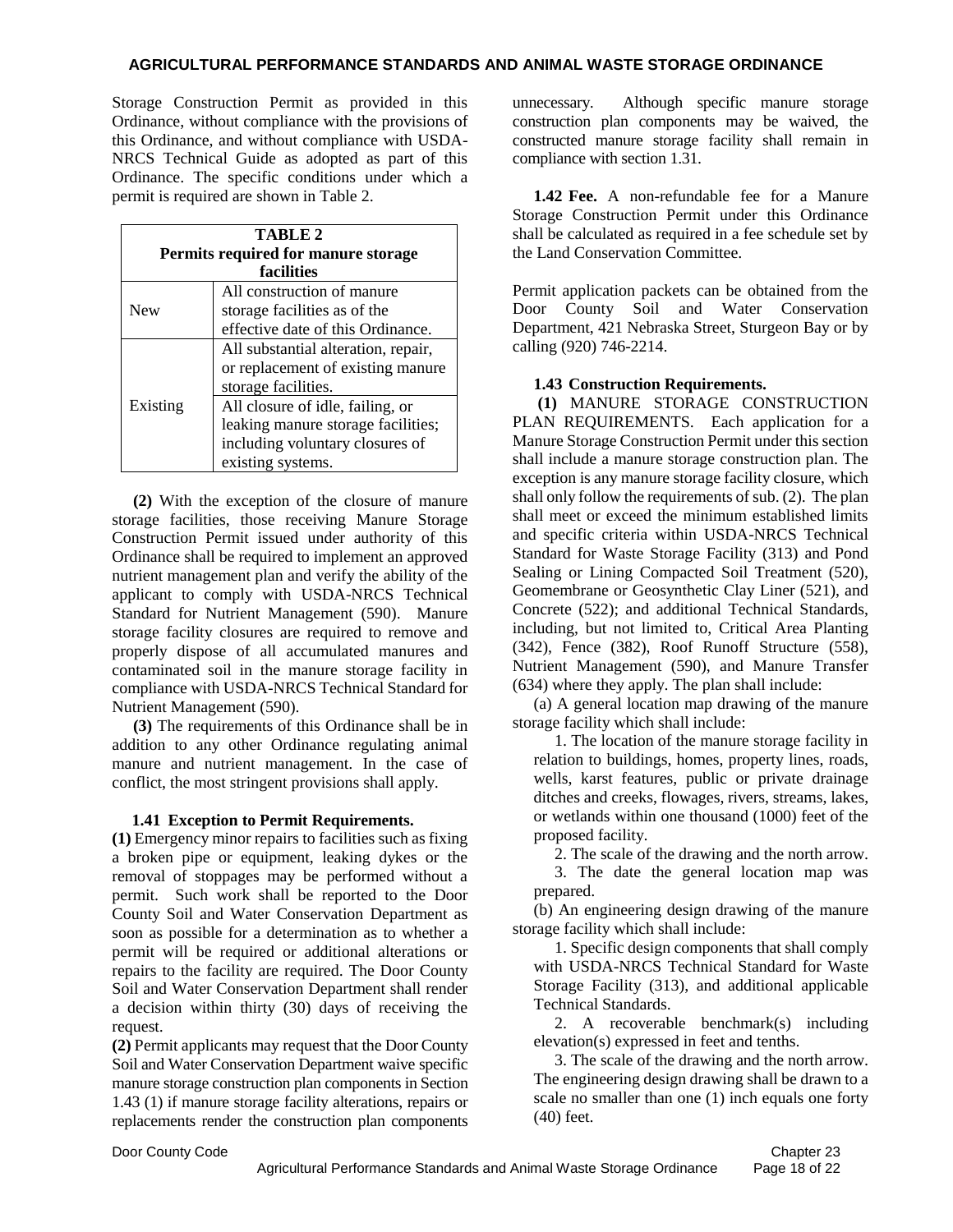4. The date the engineering design drawing was prepared.

(c) A narrative of the general criteria required within USDA-NRCS Technical Standard for Waste Storage Facility (313), and additional applicable Technical Standards such as management assessment, site assessment and operation and maintenance procedures for installed practices.

(d) Any other additional information required by the Door County Soil and Water Conservation Department to protect water quality and determine compliance with this Ordinance.

**(2)** MANURE STORAGE FACILITY CLOSURE PLAN REQUIREMENTS. Closure of a manure storage facility shall occur when an operation where the facility is located ceases operations, or manure has not been added or removed from the facility for a period of 24 months. Manure storage facilities shall be closed in a manner that will prevent future contamination of groundwater and surface waters. Applications for a Manure Storage Construction Permit under this section shall include a manure storage closure plan to be submitted with the permit application. The plan shall include:

(a) A general location map drawing of the manure storage facility which shall include:

1. The location of the manure storage facility in relation to buildings, homes, property lines, roads, wells, karst features, public or private drainage ditches and creeks, flowages, rivers, streams, lakes, or wetlands within one thousand (1000) feet of the existing facility.

2. The scale of the drawing and the north arrow.

3. The date the general location map was prepared.

(b) A description of the method and specifications in transferring manure into and from the manure storage facility to ensure proper closure of transfer systems.

(c) Provisions to remove or permanently plug the manure transfer system serving the manure storage facility.

(d) Provisions to remove and properly dispose of all accumulated manure in the manure facility in compliance with USDA-NRCS Standard for Nutrient Management (590).

(e) For all earthen waste impoundments, plan requirements and provisions shall be in compliance and consistent with USDA-NRCS Technical Standard for Closure of Waste Impoundments (360).

(f) *Safety provisions.* Manure storage facility closures and conversions shall implement safety measures to ensure the protection of the public from hazardous conditions.

(g) *Use conversion option.* The manure storage facility may be converted to other uses, where as it is demonstrated the conversion will not result in a degradation of ground and/or surface waters or be a threat to public health, safety or general welfare. A detailed description of intended alternative use must be described for all manure storage facility conversions for determination if conversions will be allowed.

(h) Any other additional information required by the Door County Soil and Water Conservation Department to protect water quality and determine compliance with this Ordinance.

**1.44 Review of Application. (1)** The Door County Soil and Water Department shall receive and review all permit applications. Prior to approval or disapproval of the permit application, the applicant shall submit a copy of the proposed plan(s) to the Door County Soil and Water Department for review if appropriate. The Door County Soil and Water Department shall determine if the proposed facility meets the required standards set forth in Section 4 of this Ordinance. Within thirty (30) days after receiving the completed application and fee, the Door County Soil and Water Department shall inform the applicant in writing whether the permit application is approved or disapproved.

**(2)** If additional information is required, the Door County Soil and Water Department has thirty (30) days from the receipt of the additional information in which to approve or disapprove the permit application. If, in addition to the applicant's information, the Door County Soil and Water Department requires comment from an outside agency, the Door County Soil and Water Department has thirty (30) days from receipt of the comments from the referral agency.

**(3)** The Door County Soil and Water Department personnel may conduct a site inspection prior to approving or disapproving the application. If the Door County Soil and Water Department fails to approve or disapprove the permit application in writing within thirty (30) days of the receipt of the permit application, receipt of additional applicant information or the receipt of referral agency comments, as appropriate, the application shall be deemed approved and the applicant may proceed as if a permit had been issued.

**1.45 Permit Conditions.** All permits issued under this Ordinance shall be issued subject to the following conditions and requirements:

**(1)** Design, construction, and management shall be carried out in accordance with the manure storage facility or manure storage closure plan and applicable standards specified in Subchapter III of this Ordinance.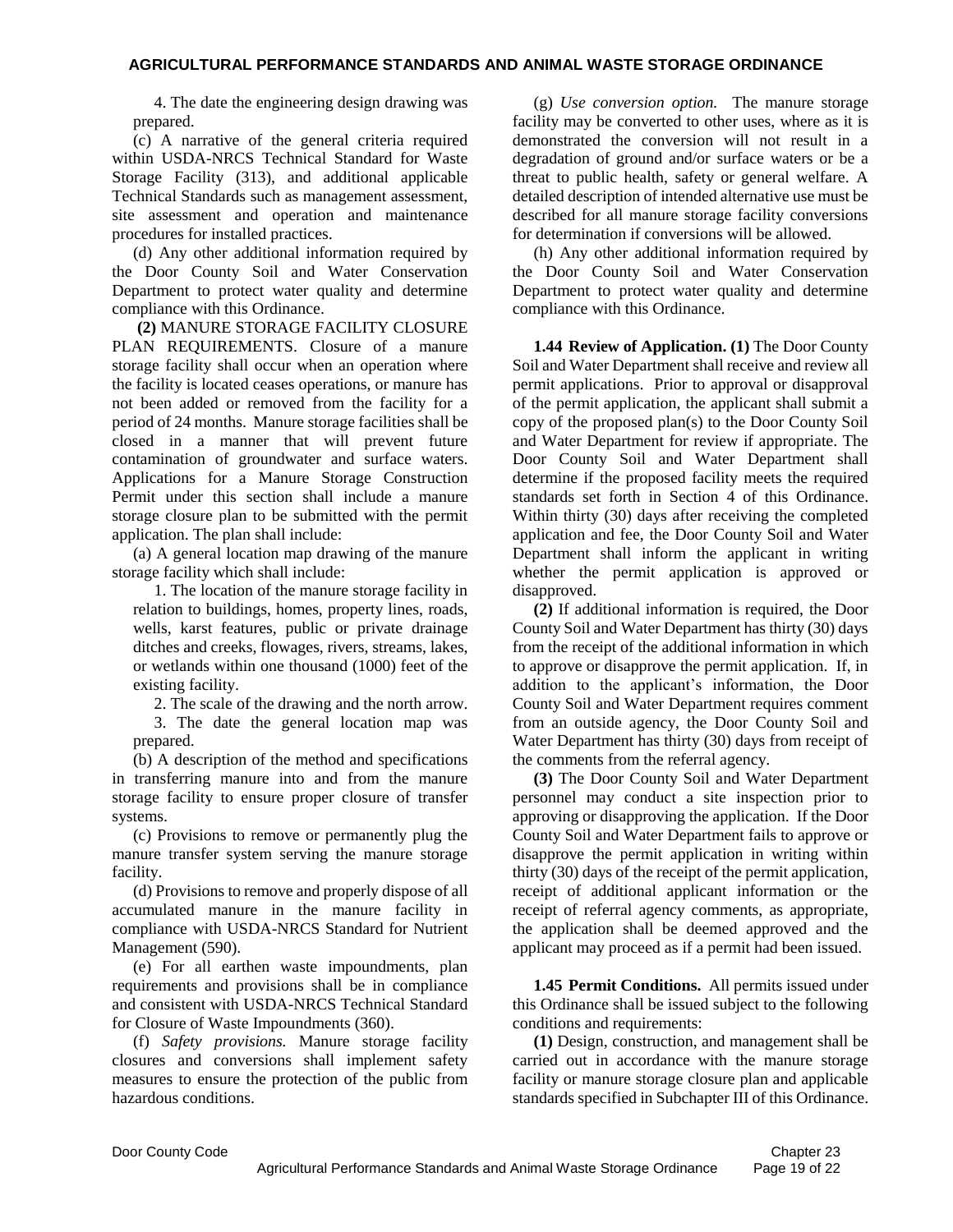**(2)** The permittee shall give two (2) working days notice to the Door County Soil and Water Conservation Department before starting any construction activity authorized by the permit.

**(3)** Approval in writing must be obtained from the Door County Soil and Water Conservation Department prior to any modifications to the approved manure storage facility or closure plan.

**(4)** The permittee and, if applicable, the contractor, shall certify in writing by signing the certification sheet that the facility was installed as planned and designed. A copy of the signed certification sheet shall be given to the Door County Soil and Water Conservation Department within thirty (30) days of completion of installation. The Door County Soil and Water Conservation Department personnel may conduct site inspection during and following construction to determine that the facility was installed as planned and designed.

**(5)** Activities authorized by permit must be completed within one (1) year from the date of issuance after which such permit shall be void.

**1.46 Permit Revocation.** The Door County Soil and Water Conservation Department may revoke any permit issued under this Ordinance if the holder of the permit has misrepresented any material fact in the permit application, manure storage facility or closure plans, or if the holder of the permit violates any of the conditions of the permit.

### **Subchapter V – Violations and Appeals**

### **1.50 Violations.**

**(1)** PENALTIES.

(a) Any person violating this ordinance shall:

1. Forfeit not less than \$10.00 nor more than \$500.00 for each offense; and:

2. Institute those remedial measures, summarily and/or within a defined time period, necessary to correct any violation.

3. Be enjoined or restrained from further violation.

4. Pay the fees, costs and disbursements incurred by County associated with prosecution of the action.

(b) Each day a violation exists or continues constitutes a separate offense.

### **1.51 Appeals.**

**(1)** GENERAL PROVISIONS.

(a) *What can be appealed.*

1. Final compliance determination made in writing by Soil and Water Conservation Department (SWCD).

2. Final permit application decisions made in writing by SWCD.

3. Final permit modification or denial decision made in writing by SWCD.

4. Final permit suspension or revocation decisions made in writing by SWCD.

(b) *Who may appeal.*

1. Person aggrieved by the decision.

2. A person is aggrieved by the decision if such adversely impacts the substantial interests of that person.

(c) *How an appeal is taken.*

1. Payment of fee for filing a Notice of Appeal.

2. Filing a Notice of Appeal with the Board of Adjustment (BOA), with a copy to SWCD.

3. Notice must identify appellant, specify the decision sought to be reviewed, and designate the factual and legal bases for the appeal.

4. Fee must be paid and Notice of Appeal filed within thirty (30) days from issuance of the decision, or an appeal is barred.

(d) *Stay.*

1. The appeal, ordinarily, stays all proceedings in furtherance of the decision appealed from.

2. The appeal does not stay all proceedings if, after the appeal is filed, SWCD certifies to the BOA that a stay would pose an imminent threat to the environment, public health or public safety.

(e) *Standard of review.*

1. Certiorari (i.e. an inquiry, based on the record, into whether the SWCD could have reasonably made the decision that it did).

2. SWCD's decisions shall be accorded due deference.

3. The standards set forth in this ordinance are controlling.

(f) *Burden of proof.*

1. The burden of proof rests with the appellant.

2. The appellant must submit evidence sufficient to support granting the appeal.

### (g) *Hearings.*

1. BOA shall fix the time for and location of hearing an appeal. The hearing shall commence within forty-five (45) days of the fee being paid and Notice of Appeal being filed.

2. Process.

a. Opening Remarks by Appellant and then by SWCD. These opening remarks are intended to acquaint the BOA with the case and set out, in a general way, each side's case.

b. Appellant presents real and testimonial evidence first.

c. SWCD presents real and testimonial evidence second.

d.Appellant may offer rebuttal real and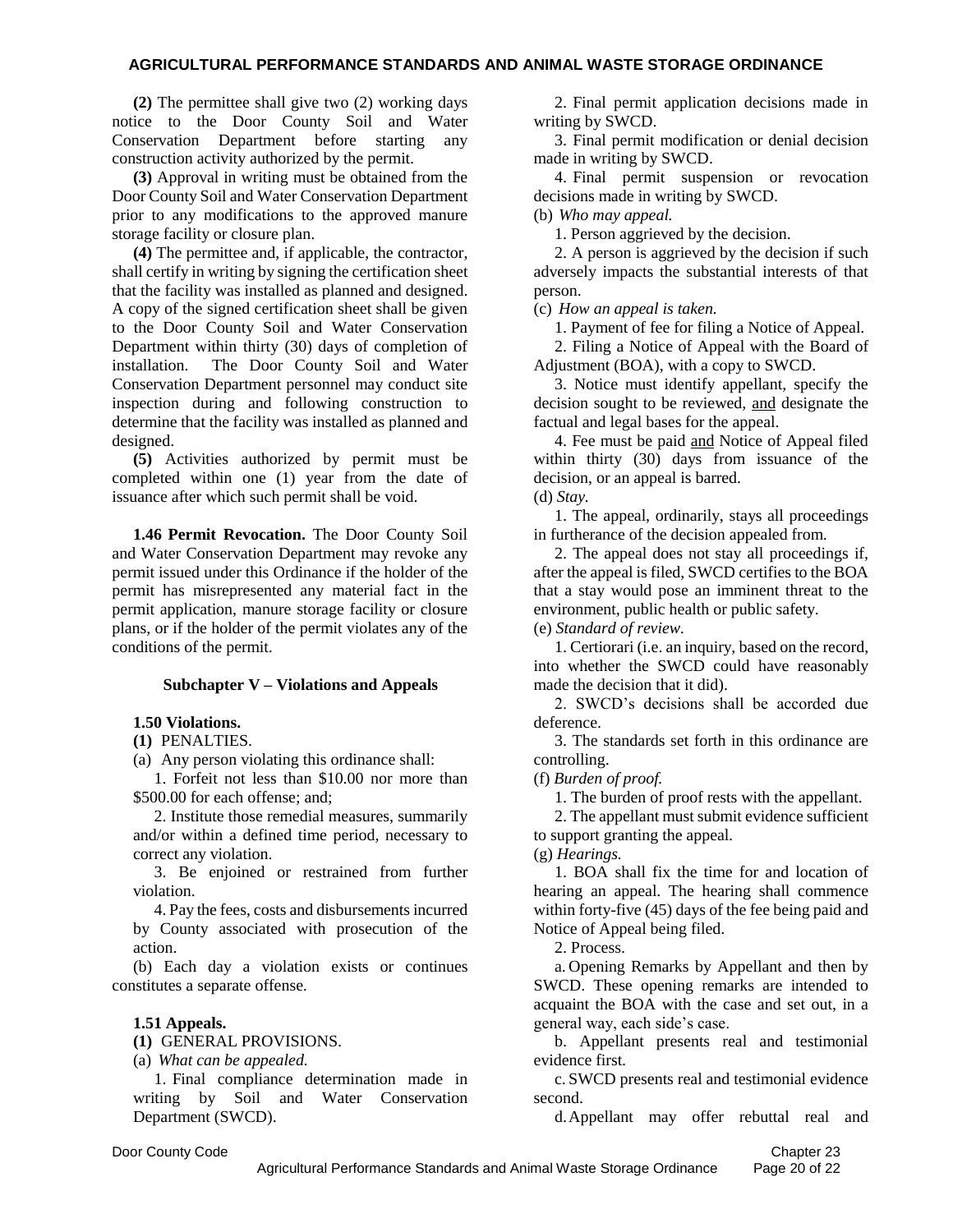testimonial evidence.

e. Closing remarks by appellant and then by SWCD. These closing remarks are intended to be a brief summation of each side's position on the contested issues and the reasons each is entitled to prevail.

f. Appellant and SWCD may cross-examine witnesses of the other side.

g. BOA may swear witnesses.

h. BOA will mark and preserve exhibits.

i. BOA may cause the proceedings to be taken by a stenographer or by a recording device. The expense thereof to be paid by the parties to the proceeding. Any record of hearing will be retained by BOA.

j. The rules of evidence should be adhered to, but do not strictly apply.

k. The hearing shall be informal in nature.

(h) *Final Determination/Judicial Review.* 

1. BOA may affirm or reverse in whole or part or it may modify the decision on review.

2. Within forty-five (45) days of completion of the hearing BOA shall mail or deliver to each side its written determination stating the reasons therefore. This determination shall be a final determination.

3. Any party to the proceeding may seek judicial review thereof pursuant to and in accordance with Section 68.13 Wisconsin Statutes.

(i) *Assessment/Refund of Costs and Fees.*

1. If the Appellant prevails and at the BOA's sole discretion, the filing fee may be refunded in whole or part.

2. Otherwise, each party must pay its own costs and fees.

(j) *Screening mechanism.*

1. This mechanism is intended to protect the BOA's impartiality, to maintain BOA's appearance of fairness, and to allow BOA to hear and adjudicate appeals hereunder.

2. Because of the appearance of impartiality and actual bias are of equal importance, BOA members shall refrain from:

a. Having any direct or personal connection with a pending appeal.

b. Outside of the hearing, have discussions with or receive evidence from SWCD staff, the landowner or land user, or any other person with respect to the substance of a pending appeal. If a BOA member's impartiality can reasonably be questioned, the BOA member will have to recuse oneself from consideration of the appeal.

(Ordinance #2004-15; 08/24/04) (Ordinance #2013-02; 01/28/13) (Ordinance #2016-10; 05/24/16) (Ordinance #2018-17; 09/27/18)